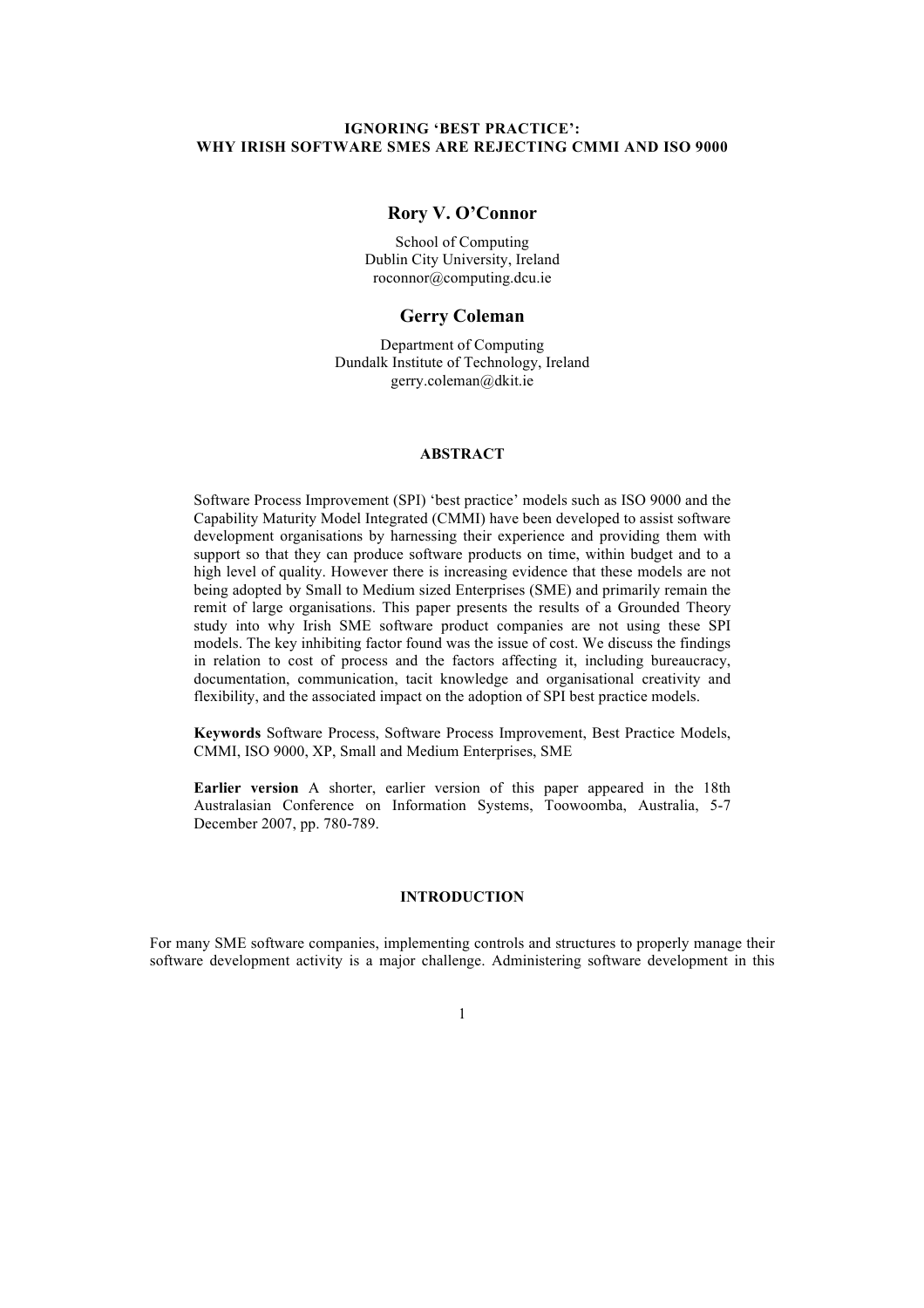way is usually achieved through the introduction of a software process. A software process essentially describes the way an organisation develops its software products and supporting services, such as documentation. Processes define what steps the development organisations should take at each stage of production, and also provide assistance in making estimates, developing plans and measuring quality. The process and associated activities are often documented as sets of procedures to be followed during development. However, the documentation is not the process but should clearly represent the process as it is implemented within an organisation. To simplify understanding and to create a generic framework which can be adapted by organisations, software processes are represented in an abstract form as software process models.

Software Process Improvement (SPI) aims to understand the software process as it is used within an organisation and thus drive the implementation of changes to that process to achieve specific goals such as increasing development speed, achieving higher product quality or reducing costs. There is a widely held belief that a better software process results in a better software product, with authors such as Humphrey (1995) claiming that to improve your product, you must improve your process quality. In support of this Zahran (1998) considers *"… it is a widely accepted fact that the quality of a software product is largely determined by the quality of the process used to maintain and develop it"*. These ideas have led to a focus on SPI, which can be traced back to the 1970s and 1980s and the work of Crosby (1979) and Juran (1988), who demonstrated that, in the area of production management, product quality could be improved through a better production process.

SPI models have been developed to assist companies in this regard and purport to represent beacons of 'best practice'. Contained within the scope of these models, according to their supporters, lies the road to budgetary and schedule adherence, better product quality and improved customer satisfaction. Some large software organisations have used SPI 'best practice' models, such as the Capability Maturity Model Integrated (CMMI) (Ahern et al., 2004) and the ISO 9000 series (ISO, 1992). More recently, agile methodologies such as Extreme Programming (XP) (Beck, 2000) have been used in SPI programmes as a way of improving delivery time and increasing customer satisfaction, and these agile approaches have been widely embraced by software organisations.

Although commercial SPI models have been highly publicised and marketed, they are not being widely adopted and their influence in the software industry therefore remains more at a theoretical than practical level. In the case of CMMI, evidence for this lack of adoption can be seen by examining the SEI (Software Engineering Institute) CMMI data for the years 2002 to 2007 (SEI, 2007), which shows that worldwide during that period only 2,140 organisations were appraised. It is clear that this represents a very small proportion of the world's software companies and company in-house developers. In addition, there is evidence that the majority of small software organisations are not adopting standards such as CMMI. For example, an Australian study (Staples et al., 2007) found that small organisations considered that adopting CMMI "*would be infeasible*".

Further investigation of the SEI CMMI appraisal data reveals that in the case of Ireland – a country whose indigenous software industry is primarily made of small to medium sized organisations (SME) - fewer than 10 CMMI appraisals were conducted during the 2002 – 2006 period, from a population of more than 900 software companies. Therefore it is also clear that the Irish software industry is largely ignoring the most highly-publicised SPI models. In the case of CMMI (and its predecessor CMM), Staples and Niazi (2006) discovered, after systematically reviewing 600 papers, that there has been little published evidence about those organisations who have decided not to adopt CMMI.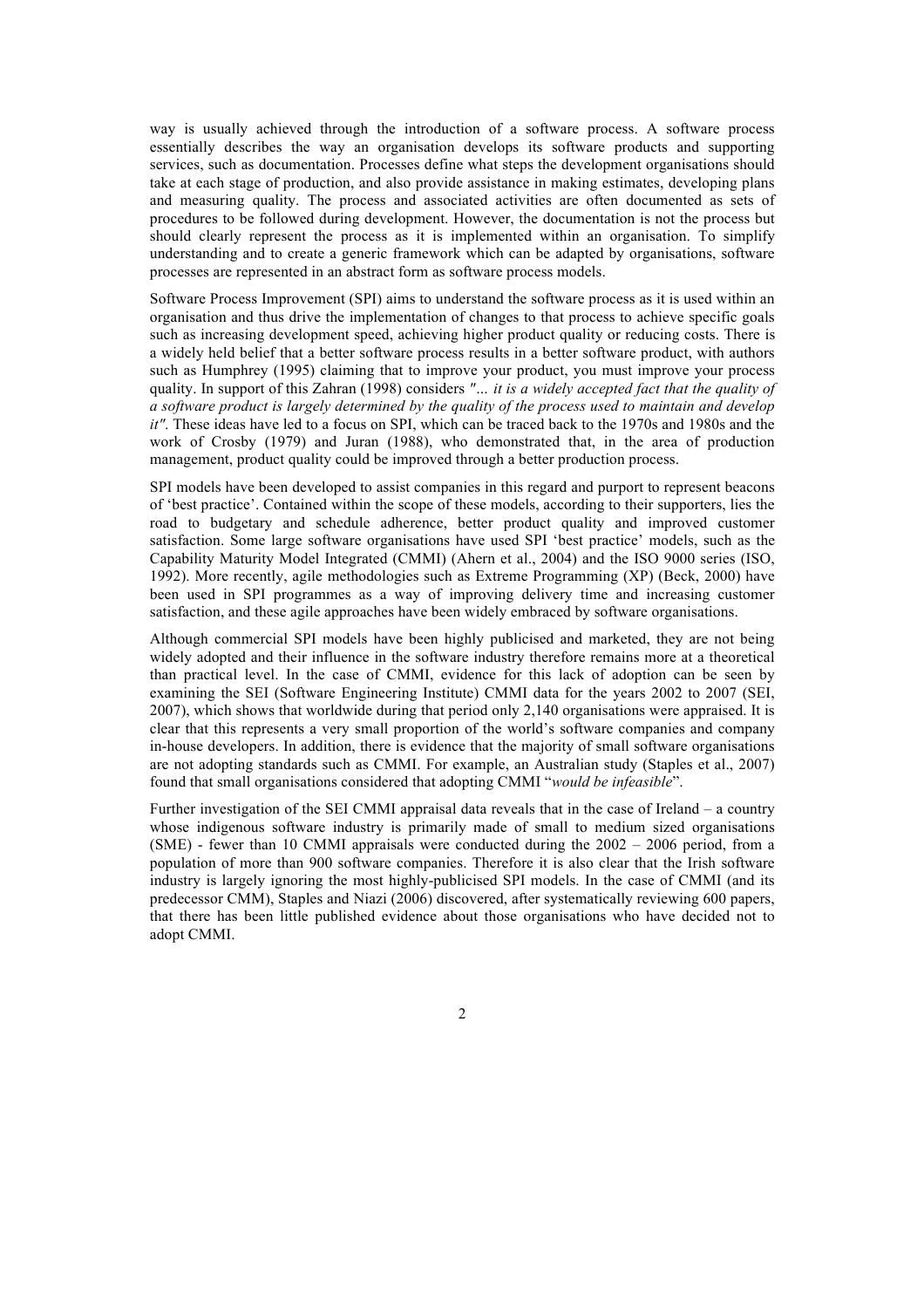All software companies are not the same. They vary according to factors including size, market sector, time in business, management style, product range and geographical location (Coleman & O'Connor, 2007). For example, a software company operating in India may have a completely different set of operational problems to contend with to a software company in Israel or Ireland. Even within a single geographical area such as Ireland, the range of operational issues faced by a small Irish-owned firm can be radically different to those affecting a multinational subsidiary (Coleman & O'Connor, 2007). The fact that all companies are not the same raises important matters for those who develop both software process and process improvement models. To be widely adopted by the software industry, any process or process improvement model should be capable of handling the differences in the operational contexts of the companies making up that industry. But process improvement models, though highly publicised and marketed, are far from being extensively deployed and their influence in the software industry therefore remains more at a theoretical than practical level.

There is evidence (Laporte et al., 2008) that the majority of small software organisations are not adopting existing standards because they perceive the standards as being orientated towards large organisations. Studies have shown that small firms' negative perceptions of process model standards are primarily driven by negative views of cost, documentation and bureaucracy. In addition, it has been reported that SMEs find it difficult to relate standards to their business needs and to justify the application of the international standards in their operations. Most SMEs cannot afford the resources for, or see a net benefit in, establishing software processes as defined by current standards (e.g. ISO/IEC 12207) and maturity models (e.g CMMI).

However to date, the majority of evidence for non-adoption (such as that presented above) originates from high level surveys (Crowder, 2007; Laporte et al., 2008) of software organisations and not from in-depth exploratory studies into SME understanding and experiences of software processes. Accordingly, the motivation for our research originates in the premise that software companies are not following 'best practice' process improvement models. On these bases, through the utilisation of a more in-depth and qualitative research approach, we set out to answer the question: *Why are SME software companies not using 'best practice' SPI models?*

# **THE STUDY CONTEXT**

The setting for this study is that of indigenous Irish software product companies. The software industry in Ireland is a key component of the national economy and its growth can be traced to a decision by the government in the late 1970s to attract high-value industries, including software, to Ireland. During the 1980s, however, the Irish software industry stagnated to a great extent because of its reliance on bespoke software services, limited exports and low profits. Real growth in the software sector only became apparent in the 1990s when at the start of that period, employment in the Irish software industry stood at just under 8,000 and subsequently grew, until the end of the decade, at an annualised rate of 15% (Crone, 2002). At the end of 2004 (the most recent statistics available) it was estimated that the Irish software industry consisted of more than 900 companies, 140 of them foreign, employing 24,000 people and exporting over €16bn worth of products and services. Exports from indigenous companies accounted for  $E1bn$  of this total. Average employment growth in the sector grew most markedly from 1996 to 2000, boosted by the greater availability of venture capital. Furthermore, the Industrial Development Authority's annual report (IDA Ireland,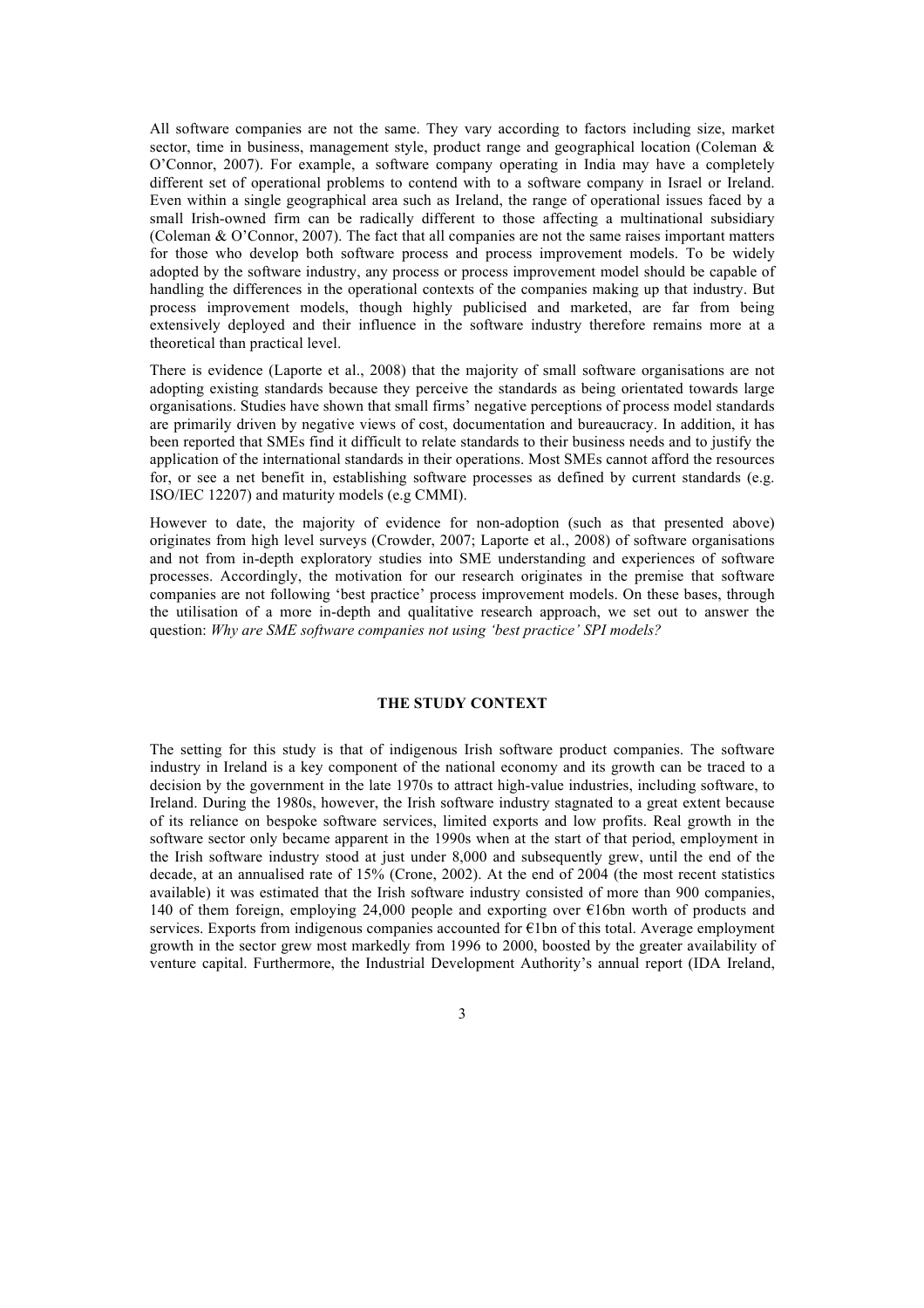2003) shows that of all the foreign direct investment into Europe, Ireland wins 41% of all software projects.

Within the European Union (EU), SMEs are now classified as "… *enterprises which employ fewer than 250 persons and which have an annual turnover not exceeding 50 million Euro, and/or an annual balance sheet total not exceeding 43 million Euro*". They break this down further defining small enterprises as those "… *which employ fewer than 50 persons, and whose annual turnover or annual balance sheet total does not exceed 10 million Euro*", and micro enterprises as those "… *which employ fewer than 10 persons and whose annual turnover or annual balance sheet total does not exceed 2 million Euro*" (European Commission, 2005).

The great majority of indigenous Irish software firms are SMEs and they have played a key role in the Irish software economy. Crone (2002) reports that in 1998 only 1.9% (10 companies), out of a total of 630 indigenous software companies, employed more than 100 people whilst 61% of the total employed 10 or fewer. This feature of very small Irish software firms goes back some time. O'Riain (1997) shows that the indigenous software industry consisted primarily of micro firms providing consultancy and services to businesses adopting IT systems. O'Riain shows that, although a dynamic, indigenous software sector subsequently developed, two-thirds of companies employ fewer than 10 people. Arora et al. (2001) offer additional evidence for this when asserting that the average size of indigenous Irish software firms is about 16 employees.

However, all organisations clearly go through different stages of growth. The venture capital group, HotOrigin produce an annual report on the state of the indigenous software industry. In 2004, they estimated a total of 417 indigenous software product companies in Ireland (HotOrigin, 2004) and categorised indigenous software firms across three stages of company development: 1) 'Start-up' (1-25 employees); 2) 'Build' (26-75 employees); and 3) 'Expansion' (75+ employees). These most recent figures available (HotOrigin, 2004) show that almost three-quarters of indigenous software firms fall into the Start-up category, with about 9% in the Expansion category and the remainder in the Build category. The fact that authors have broken indigenous software companies down across three size categories, all within the European definition of an SME, suggests that companies might experience significant change at even modest levels of employment and that different factors might affect the different size brackets.

As this study is examining how software processes are used in actual practice, the categories listed above are of particular importance because the relative size of companies can indicate how process evolves as the company grows and progresses from one size category to another. A process that is suitable for a company with 5 employees will likely not be suitable for one with 75 (Laporte et al., 2008). Accordingly, the relative categories are important in studying process issues because a small problem can have significant repercussions in a smaller organisation, whereas the effect in a larger company may not have any impact.

Since almost all of the indigenous software companies in Ireland can be classified in absolute terms as SMEs, the relative size offers more potentially fruitful sources of information in studying process evolution and development. Nonetheless, absolute size is also important. Many studies within the literature discuss whether best practice models, traditionally developed for large corporations, can be scaled down for use by smaller companies (Crowder, 2007; Laporte et al., 2008). But smaller companies, in the terms discussed within these studies, often straddle all three of the company size categories, start-up, build and expansion. The relative size categories can therefore assist in investigating how relevant best practice models are to software companies at various stages of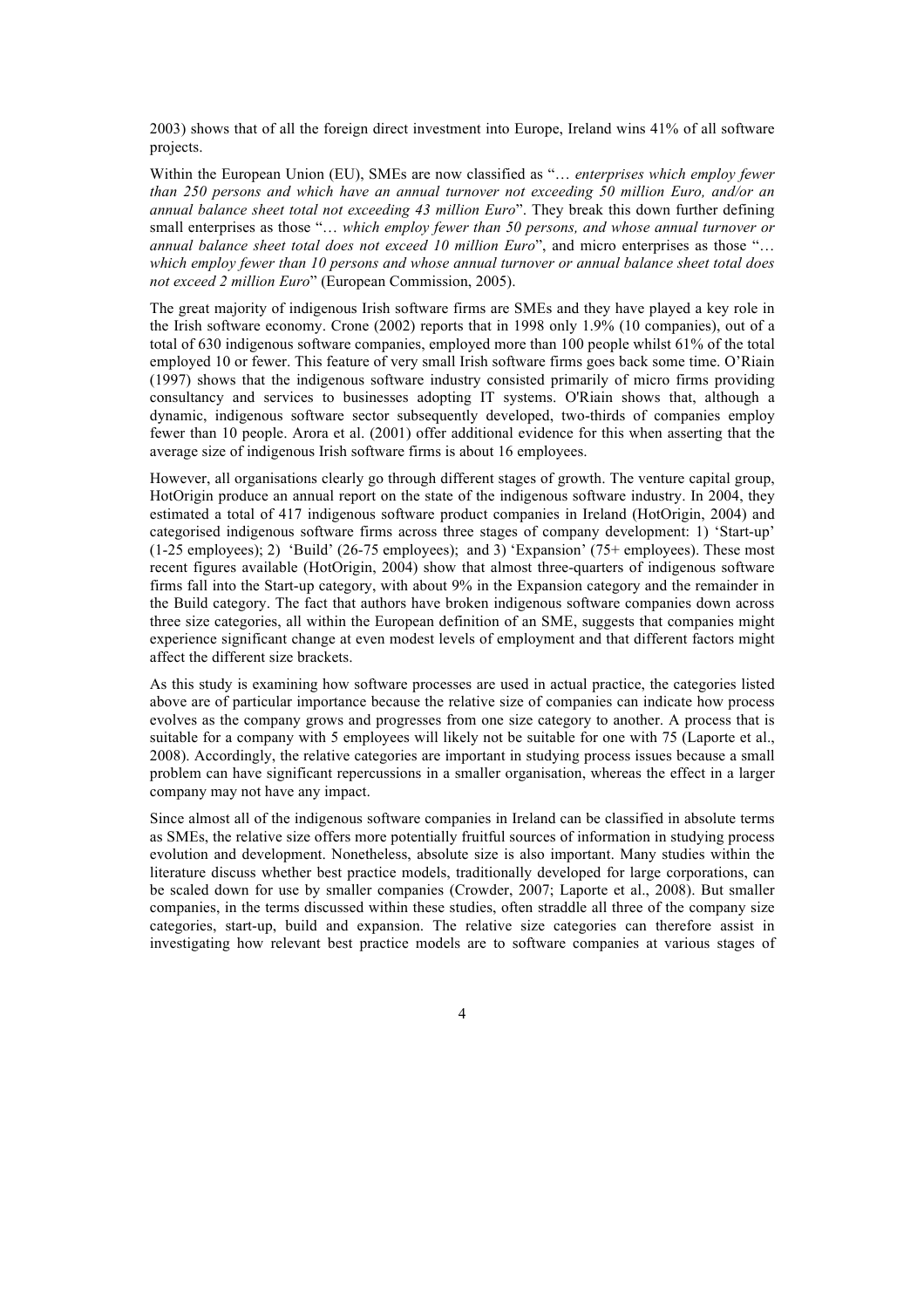growth and whether these models can be successfully scaled down for use by indigenous software firms.

To ensure the participation of software development professionals who would be familiar with the considerations involved in using both software process and process improvement models, it was decided to limit the scope to software product companies whose primary business is software development. In addition, given the geographical location of the researchers, it was decided to confine the study to Irish software product companies which has the added advantage of restricting the study to within the same economic and regulatory regime. Furthermore, restricting the study to indigenous Irish software product companies significantly increased the prospects of obtaining the historical information required to understand process foundation and evolution which would not be the case with non-Irish multinationals operating in the country because their process would likely have been initially developed and used within the parent company prior to being devolved to the Irish subsidiary.

#### **RESEARCH METHOD**

### *Research Method*

The investigation of software process in practice relies heavily on eliciting and understanding the experience of those who use the software processes in situ and on the interpretation of these experiences and the reality of the situation under study. The study therefore naturally lends itself to the application of qualitative research methods because it is orientated towards how individuals and groups view and understand the world and construct meaning out of their experiences.

The use of qualitative research in software development studies has been more widely embraced within Information Systems (IS) than within Software Engineering (SE). The focus on technological issues in SE studies (such as Buchman, 1996; Daskalantonakis, 1994; Dion, 1993; Herbsleb et al., 1997) and the associated extensive use of quantitative methods has been criticised by Bertelsen (1997), who argues for the use of qualitative research in SE. He contends that as SE is a socioculturally, not a technically, constituted phenomenon and any research conducted cannot be based exclusively on natural science approaches but must include a way to understand psychological, social, and cultural phenomena. We agree with Bertelsen in believing that, to get an accurate picture of SPI in practice, one must investigate beyond purely technological factors. However, much of the published work which uses qualitative research methods and which explores issues beyond technology resides in the area of IS. Therefore, to learn from qualitative studies in software development which address social and cultural issues, in addition to technological factors, it is necessary to draw on experiences from IS research.

The research method chosen for the study was Grounded Theory. Grounded Theory was first established by Glaser and Strauss (1967). The theoretical foundations of grounded theory stem from Symbolic Interactionism, which sees humans as key participants and 'shapers' of the world they inhabit. Grounded theory was created from the 'constant comparative' method, developed by Glaser and Strauss, which alternated theory building with the comparison of theory to the reality unveiled through data collection and analysis. The emphasis in grounded theory is on new theory generation. A theory, according to Strauss and Corbin (1998), *"… is a set of well-developed categories (e.g. themes, concepts) that are systematically interrelated through statements of relationship to form a*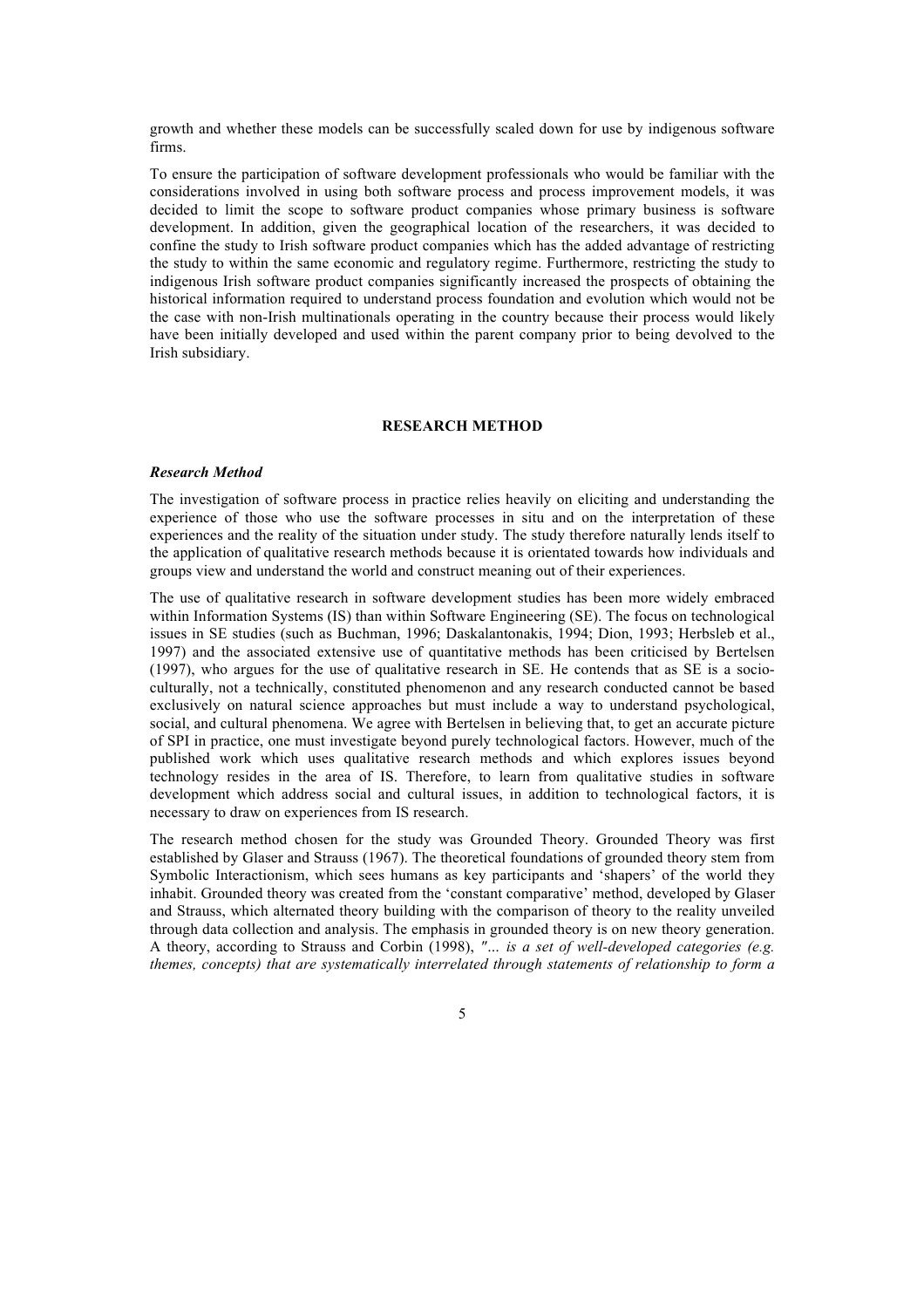*theoretical framework that explains some relevant social, psychological, educational, nursing or other phenomenon"* (Strauss & Corbin 1998, p 22). This manifests itself in such a way that, rather than beginning with a pre-conceived theory in mind, the theory evolves during the research process and is a product of the continuous interplay between data collection and analysis of that data (Goulding, 2002). According to Strauss and Corbin, the theory which is derived from the data is more likely to resemble what is actually going on when compared to a theory assembled from putting together a series of concepts based on experience or through speculation (Strauss & Corbin, 1998).

Grounded theory was chosen as the method of enquiry for the following reasons:

- Given the lack of an integrated theory in the literature as to why software companies are avoiding SPI models, an inductive approach which allowed theory to emerge based on the experiential accounts of practitioners offered the greatest potential;
- It is renowned for its application to human behaviour (Martin  $\&$  Turner, 1986). Software development is labour-intensive and software process relies heavily on human compliance;
- It has established guidelines for conducting inductive, theory-generating research; and
- It is an established and credible methodology in sociological and health disciplines (Sheldon, 1998), and a burgeoning one in the IT arena.

Since the initial launch of grounded theory, the Glaser and Strauss alliance gradually separated until each was developing a different version of the methodology. As a result of these divergences, it is incumbent on every researcher using grounded theory to indicate which implementation of the methodology they are using. Though acknowledging and recognising the spirit of Glaser's original version, this study employed the Strauss and Corbin (1998) approach. In particular, Strauss and Corbin argue that the researcher's prior 'experiential data' (basically their personal or professional experience) is supportive of theory building and contributes to 'theoretical sensitivity' (that is the ability to understand the data's important elements and how they contribute to theory). The experience factor is also highlighted in Fitzgerald (1998), who describes the concept of the 'cultural insider' as someone who has prior expertise or practitioner knowledge of the domain. Having operated as software process consultants and professional software engineers for a number of years, our 'insider knowledge' offered potential benefits to theory building, and strongly supported the use of Strauss and Corbin's version of the methodology in this study. Our professional experience also provided a familiarity with the literature surrounding the study area, thus supporting theoretical sensitivity. The motivation for our research, as described in the introduction to this paper, also encourages the use of the Strauss and Corbin version of grounded theory because their methodology favours setting the research question in advance of commencing a grounded theory study, rather than it being allowed to 'emerge' at the coding phase as advocated by Glaser.

Because of grounded theory's interpretivist emphasis and its ability to explain socio-cultural phenomena it has been primarily used in the fields of sociology, nursing and psychology from the time of its establishment in the late 1960s. Since then, however, it has widened its reach into the business sector and later into the IS field, where it has been used to explain intentions, actions and opinions regarding management, change and professional interactions. Silva and Backhouse (1997) support its use arguing that *"… qualitative research in information systems should be led by theories grounded in interpretive and phenomenological premises to make sense and to be consistent"*. Myers (1997) believes that grounded theory has gained growing acceptance in IS research because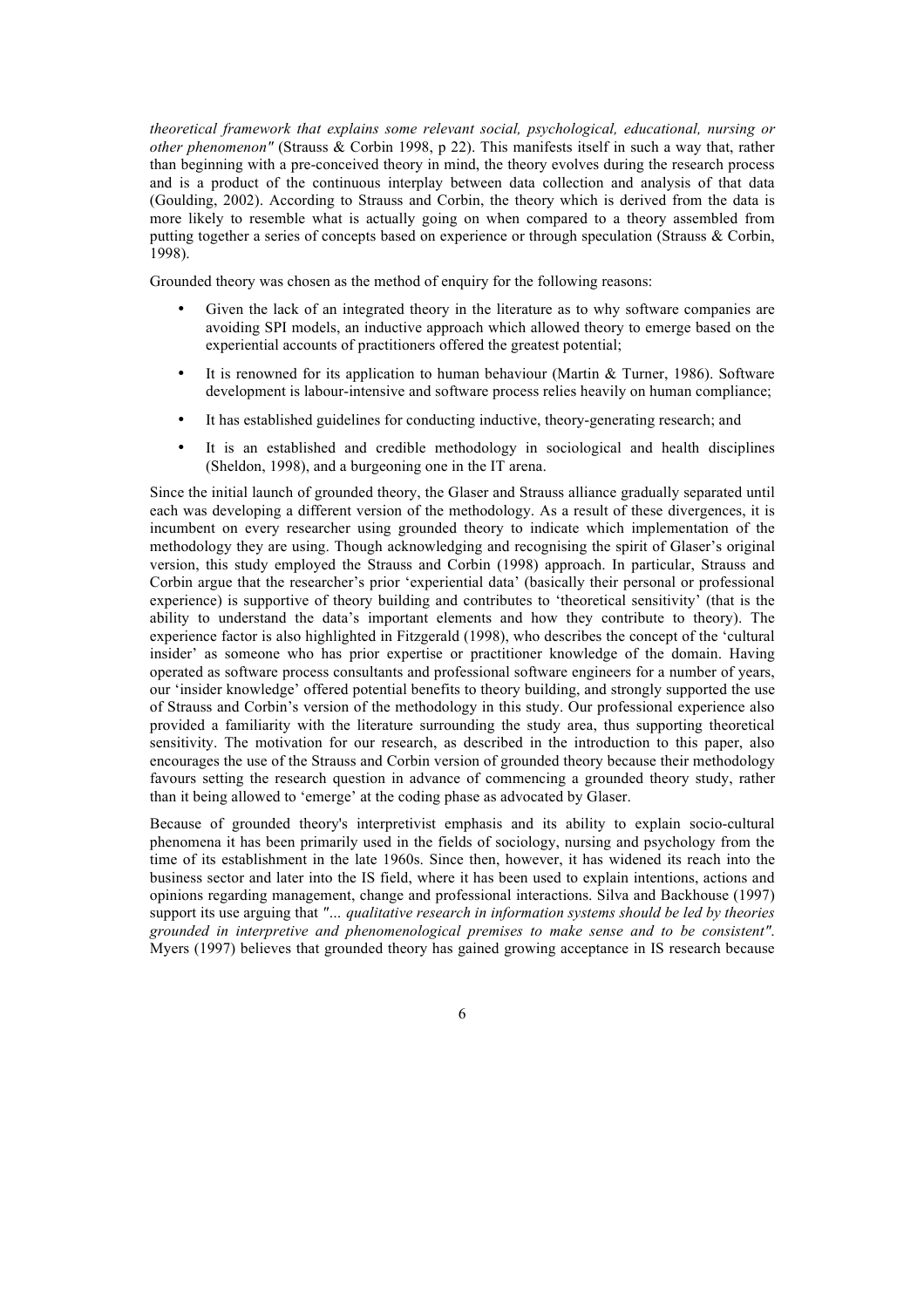it is a very effective way of developing context-based, process-oriented explanations of the phenomena being studied.

Probably the best example of the use of grounded theory in the IS field is Orlikowski's (1993) study which showed how it could be used to explain the impact on two organisations which implemented CASE tools to support their software development activity. The use of grounded theory in Orlikowski's study enabled a focus on the contextual issues surrounding the introduction of CASE tools as well as the role of the key actors instigating, and at the receiving end of, their adoption.

A number of researchers have used grounded theory to look at a diverse range of socio-cultural activities in IS. Baskerville and Pries-Heje (1999) used a novel combination of action research and grounded theory to produce a grounded action research methodology for studying how IT is practiced. Others have used the research method to examine the use of 'systems thinking' practices (Goede & De Villiers, 2003), software inspections (Carver & Basili, 2003), process modelling (Carvalho et al., 2005), requirements documentation (Power, 2002) and virtual team development. Qureshi et al. (2005) and Hansen and Kautz (2005) used grounded theory to study the use of development practices in a Danish software company and concluded that it was a method well suited for use in the IS sector. The strengths of the method include facilitating the gathering and analysis of those human experiences and the associated interrelationships with other human actors, coupled with situational and contextual factors. For a more detailed discussion on grounded theory, the rationale behind its selection and how it was implemented in this study please refer to Coleman and O'Connor (2007).

### *Research Study Structure*

This study was divided into three major phases and involved the participation of 21 indigenous Irish software product companies. The grounded theory was produced using three phases: a preliminary phase (P) to help frame the study and test the interview guide and approach; a more detailed phase (Phase 1) which developed the initial concepts and categories, and enabled evaluation of the theoretical sampling process; and the final phase (Phase 2) which further developed the categories and concepts to produce the grounded theory. In total the study involved 25 interviews across the 21 companies profiled in Table 1. Participants were chosen from our personal contacts, individuals we knew second-hand, and responses to 'cold' e-mailing.

| Company      | <b>Market Sector</b>  | <b>Number of Employees in</b> | <b>Study Phase</b> |
|--------------|-----------------------|-------------------------------|--------------------|
|              |                       | Software development          |                    |
|              | Telecommunications    | 3                             | P                  |
|              | Corporate secretarial | 20                            | P                  |
| $\mathbf{3}$ | Telecommunications    | 3                             | P                  |
| 4            | Telecommunications    | 30                            |                    |
| 5            | Telecommunications    | 6                             |                    |
| 6            | Compliance Mgt.       | 40                            |                    |
|              | Enterprise            | 100                           | 1 & 2              |
| 8            | E-learning            | 70                            |                    |
| 9            | Information quality   | 9                             |                    |
| 10           | Telecommunications    | 12                            |                    |
| 11           | Telecommunications    | 110                           | 1 & 2              |
| 12           | Financial services    | 23                            |                    |
| 13           | Financial services    | 90                            |                    |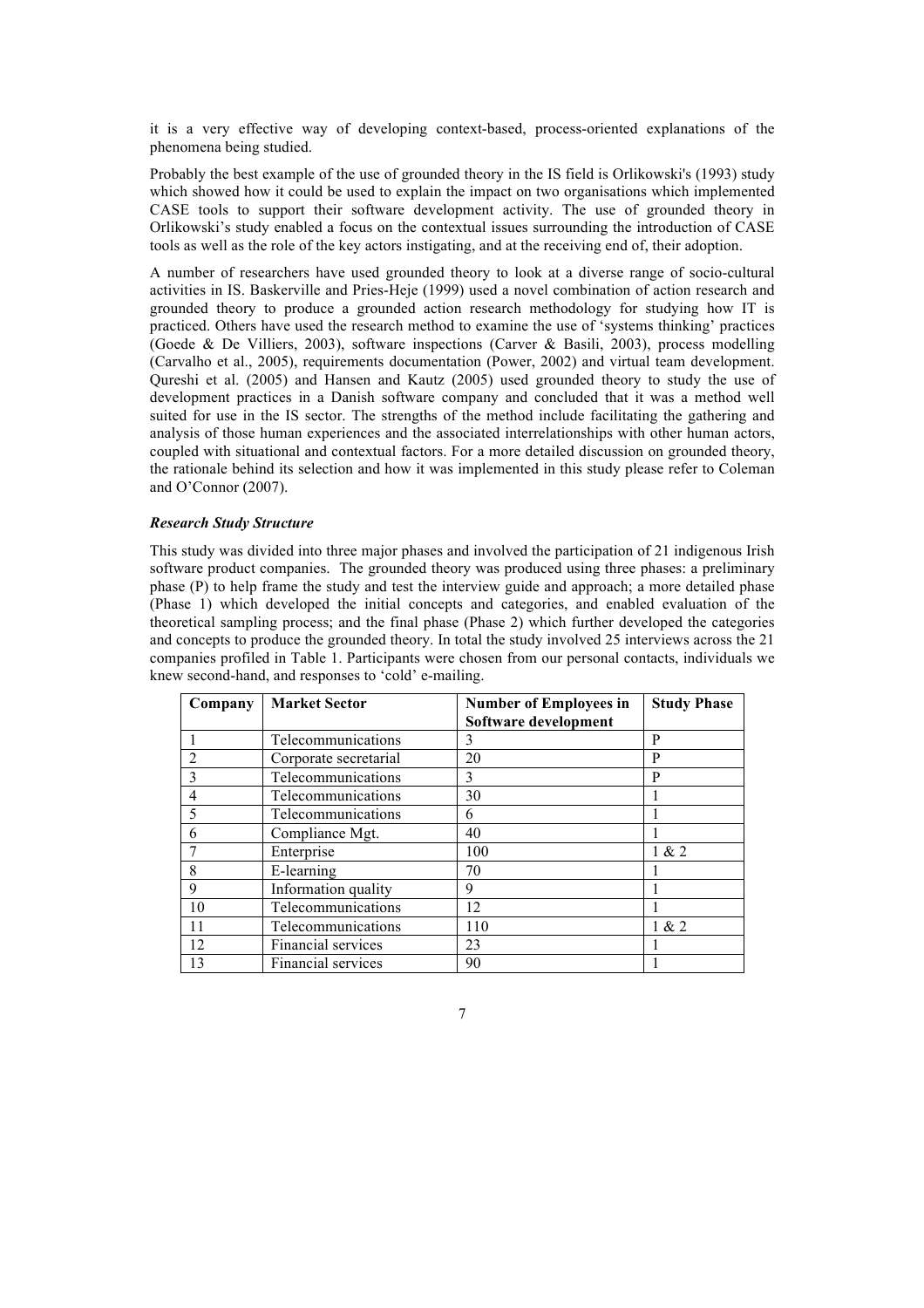| ۱4 | Interactive TV       | 40 | 1 & 2 |
|----|----------------------|----|-------|
| 15 | Public sector        | 90 |       |
| 16 | Medical devices      |    |       |
| 17 | Telecommunications   | 35 |       |
| 18 | Public sector        |    |       |
| 19 | HR solutions         |    |       |
| 20 | Games infrastructure | 20 |       |
| 21 | Personalisation      | 40 |       |

|  | <b>Table 1: Participant Company Profile</b> |  |  |
|--|---------------------------------------------|--|--|
|--|---------------------------------------------|--|--|

### *Preliminary Study Phase*

To generate more detailed information on how the sampling process should progress, a preliminary study phase involving four interviews across companies 1, 2 and 3 was undertaken. To support the semi-structured interviewing process an interview guide (based on our experience as 'cultural insiders' and our prior familiarity with the literature) was created for use with the first two interviews. There were 53 questions divided into four categories: Company Background, Company Development, People Issues and Software Development Strategy. The interviews were taped, transcribed and then coded by hand in accordance with the open coding procedure of grounded theory.

The initial two interviews highlighted several drawbacks. The first centred around the length of the interviews because capturing all of the information took an inordinate amount of time and stretched the goodwill of the interviewees. This had the secondary effect of leaving some potential fruitful lines of enquiry unexplored. We therefore redeveloped the interview guide so that it contained 34 questions across three categories: Company Background, People Issues and Software Development Strategy. This interview guide was then used during the remaining third and fourth interviews comprising the preliminary phase. The interviews and the line of questioning during the third and fourth interviews concentrated more on the memos (the ongoing process of making notes and ideas and questions that occur to the analyst during the process of data collection and analysis) and codes (which are allocated to passages in the text) arising from the coding and analysis of the first two interviews, rather than on the formal set of questions.

#### *Study Phase 1*

The next phase of the study involved interviews with an additional 11 companies using the interview guide developed during the preliminary phase. Each interview lasted between one and one-and-a-half hours and the initial propositions emanating from the data analysis were used as general topics for investigation. Closely following the tenets of grounded theory meant that, after the initial open coding, the interviews were then re-analysed and coded axially across the higherlevel categories which had emerged from earlier interviews. Any memos or propositions which emerged through the coding process were recorded for further analysis and inclusion as questions in subsequent interviews. A consequence of this was that the interview guide was constantly updated.

Because of the clear repetitions within the data, the memos and propositions created during the constant comparative process were further analysed and a number of provisional hypotheses formulated. This approach had the potential to explain how the concepts and categories emerging from the study were linked. Study Phase 2 was used to ensure the emergent theory was properly grounded.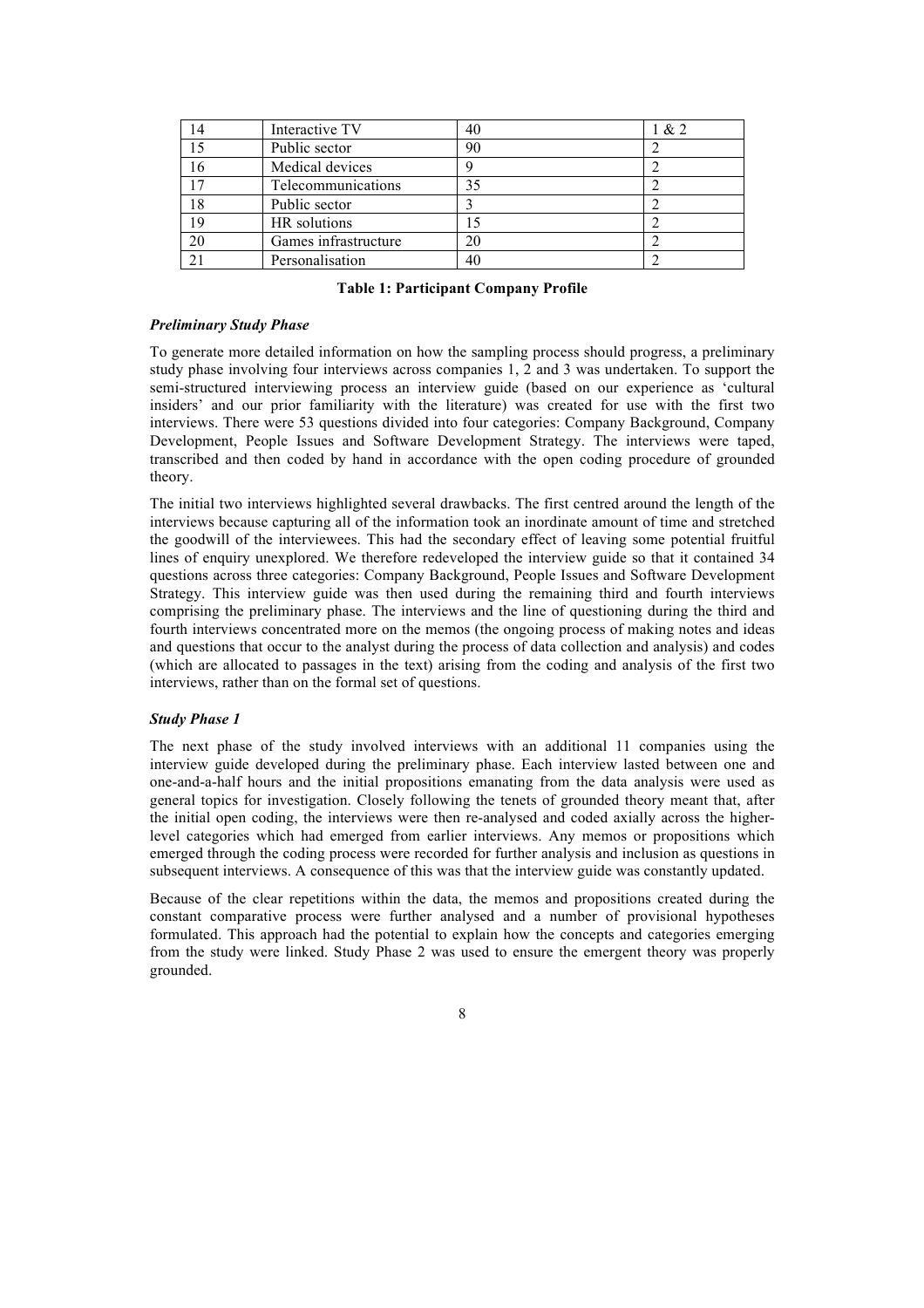#### *Study Phase 2*

Phase 2 involved the participation of seven new companies and comprised ten further interviews. Three of these interviews involved re-interviewing earlier participants. This technique is supported in grounded theory studies by Goulding (2002), because it allows for a comprehensive checking and verification process of the data already analysed. The seven new companies (Companies 15-21) were specifically selected because their business sectors helped extend the scope of the study and ensured that theoretical categories were not being established on an excessively narrow sectoral basis. During the Phase 2 fieldwork the semi-structured interview questions were primarily derived from the Phase 1 hypotheses. Because of this the interviews had greater focus. Less time was spent exploring issues which did not directly relate to the hypotheses and greater effort was made to ensure the categories and subcategories were fully 'saturated'. Theoretical saturation occurs when no new information about that category is revealed through further coding from additional interviews (Strauss & Corbin, 1998). Full category 'saturation' was reached on the conclusion of interview 25 because, in line with Goulding's (2002) assertion, similar incidences within the data were now occurring repeatedly and continuing would have been unlikely to generate any further contrary data.

#### **RESULTS**

Grounded theory provides mechanisms (Strauss & Corbin, 1998) to: identify the categories into which the concepts discovered in the data can be placed; to explain the relationships between these categories; to provide the overall theoretical picture; and to identify a key category or theme which can be used as the fulcrum of the study results.

In this instance, the analysis showed that there was one central category *Cost of Process<sup>1</sup>* to support and link the two theoretical themes *Process Formation* and *Process Evolution*. The final list of themes, the core category and the main categories identified by the study are shown in Table 2. Each category and code can be linked to quotations within the interviews and these are used to provide support and rich explanation of the results. The 'saturated' categories and the various relationships were then combined to form the theoretical framework. The network feature, contained within Atlas TI (which is a grounded theory software support system), allows the researchers to present their findings in graphical or pictorial fashion which, for this study, helped us to create a clear image of how the research themes, categories and subcategories were interrelated.

| Theme                    | Category                                          |
|--------------------------|---------------------------------------------------|
| <b>Process Formation</b> | <b>Background of Software Development Manager</b> |
|                          | <b>Background of Founder</b>                      |
|                          | Management Style                                  |
|                          | <b>Process Tailoring</b>                          |
|                          | <b>Market Requirements</b>                        |
| Theme                    | Category                                          |
| <b>Process Evolution</b> | <b>Process Erosion</b>                            |
|                          | Minimum Process                                   |

<sup>1</sup> From hereon, the themes, categories and core category produced by the study are denoted in italics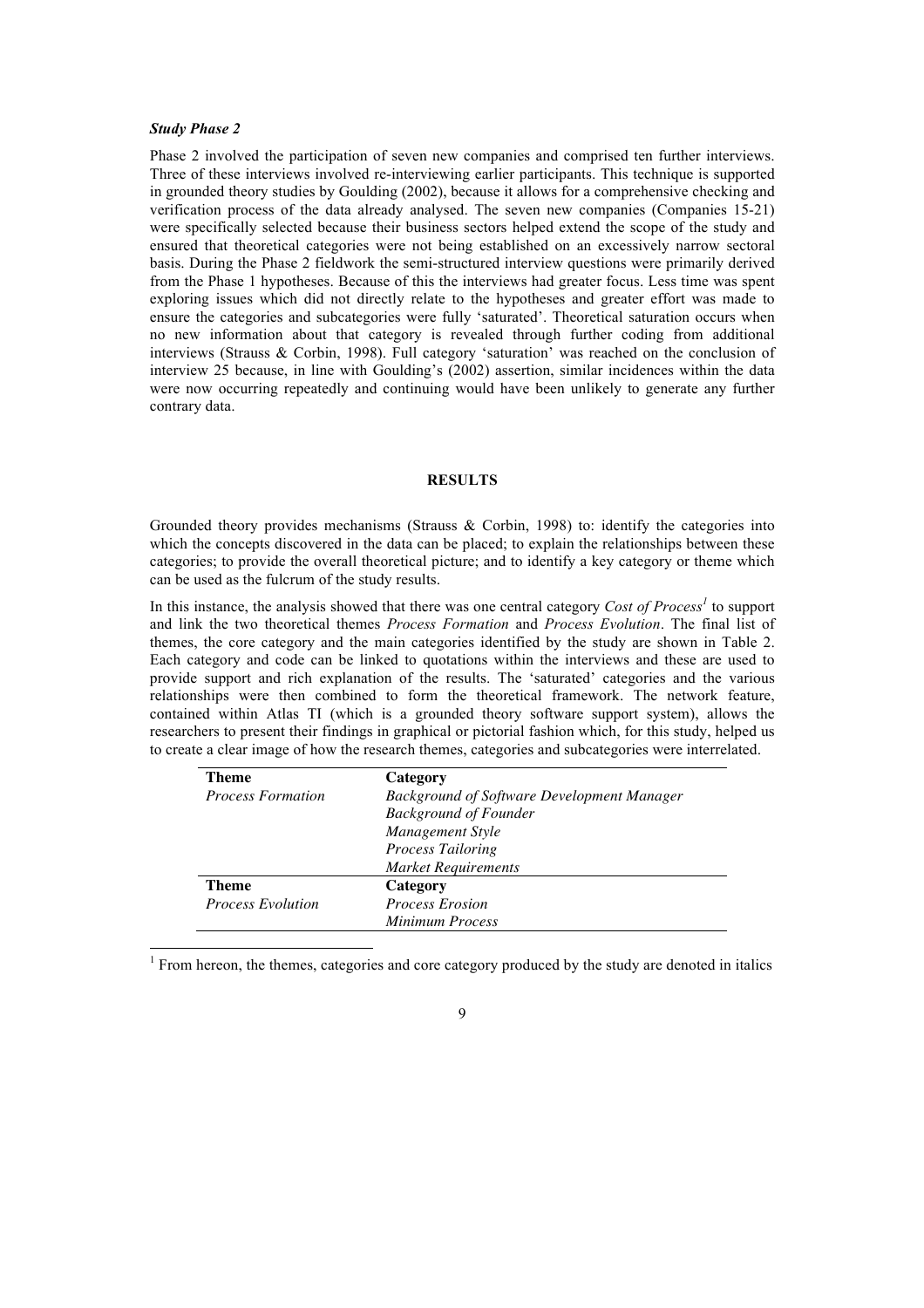|                      | <b>Business Event</b>      |
|----------------------|----------------------------|
|                      | <b>SPI</b> Trigger         |
|                      | Employee Buy-in to Process |
|                      | <b>Hiring Expertise</b>    |
|                      | Process Inertia            |
| <b>Core Category</b> | Category                   |
| Cost of Process      | Bureaucracy                |
|                      | <i>Documentation</i>       |
|                      | Communication              |
|                      | Tacit Knowledge            |
|                      | Creativity                 |
|                      | Flexibility                |

### **Table 2: Themes, Core Category and Main Categories**

The study found that all of the companies were tailoring standard software processes to their own particular operating context such as the size of the company, the target market, and project and system type. In addition there was evidence from the data suggesting that managers instigate SPI as a reaction to business occurrences for which the current process did not adequately cater.

The research question addressed in the study "Why are software companies not using 'best practice' SPI models?" produced the study's core category *Cost of Process*. Implementing and maintaining any SPI initiative incurs significant cost. Participant companies perceive *Documentation* as the greatest process-related cost-inducing element. There was also a clear link between the amount of *Documentation* carried out and the size and growth stage of the company; the smaller the company the greater the hostility towards *Documentation*. However, even in the larger organisations, *Documentation* was regarded as a 'necessary evil'. Many companies substituted verbal *Communication* for *Documentation* and co-located their development teams in an effort to reduce process cost. A benefit of co-location was an increase in the sharing of *Tacit Knowledge*.

From the commercial SPI perspective, the study was dominated by two particular models (CMM(I) and ISO 9000) and the development methodology XP (Extreme Programming). It is interesting to note that the respondents did not differentiate between processes and methodologies and categorised XP as a process. As a result, XP (albeit tailored to various degrees) was by far the most popular commercial 'process' model used by organisations across all size sectors. XP was perceived to have the least associated *Cost of Process* and its low level of *Documentation* was deemed to be attractive. Where managers were familiar with  $CMM(I)$  they were against introducing it to their new organisations arguing that, whilst it may have a role in a very large multinational, it had no role in a small software product company. ISO 9000 also received major criticism from the majority of the study companies, many of whose managers, again, had used it previously. However, three companies in the study were ISO 9000 certified, all of those sought certification for business reasons and not process/quality reasons. Overall, respondents felt that the resources required to implement the commercial models far exceeded the benefits which may accrue.

In the course of the interviews, few of the managers concerned expressed any enthusiasm about process or process improvement models. A far greater emphasis was placed on product, with process often believed to be a 'brake' on product development. The managers believed process to have a significant cost which, in their respective companies, they attempted to keep to a minimum. What the managers perceived as the *Cost of Process* centred on a number of factors and these are represented as a network diagram in Figure 1.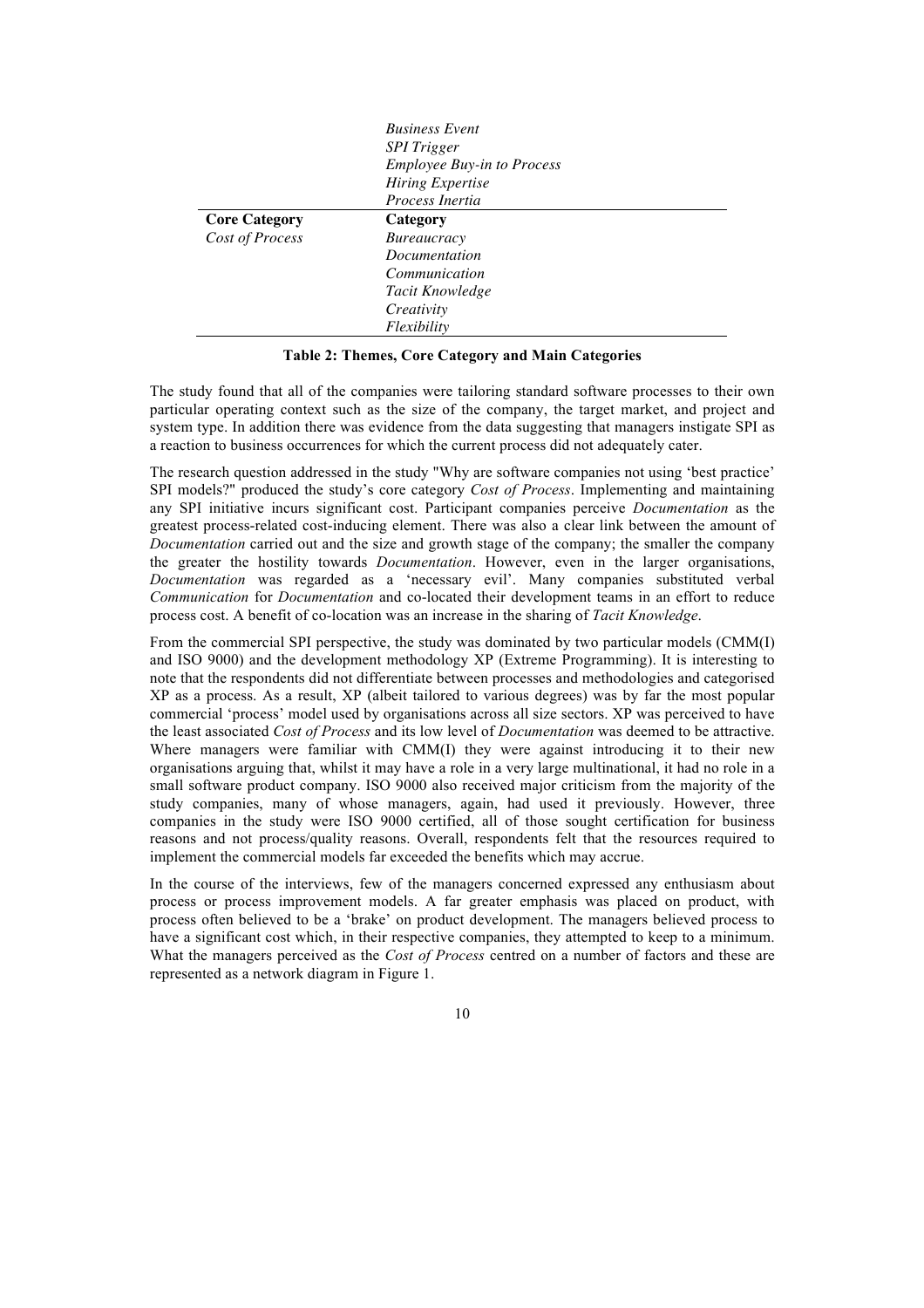

**Figure 1: Cost of Process Network Diagram**

The key *Cost of Process* factors *Bureaucracy*, *Documentation*, *Creativity* and *Flexibility* are presented in the following subsections, along with a discussion of the associated impact on both the *Process Model* and *Process Improvement Model* used. In keeping with the fundamental tenets of grounded theory, extracts of the interview transcripts will also be presented in support of the findings.

### *Bureaucracy*

The category *Bureaucracy* covers items including the time and resources which the managers in the study believe are required to administer and apply the software process used in their organisations. In essence, managers divided process into two separate categories: 'essential' and 'non-essential'. 'Essential' process was that which was most closely linked to the product - that is, requirements gathering, testing and design. 'Non-essential' process, which in the view of managers could often be omitted, included process/quality-related documents and plans, software measurement, and even many management activities such as planning, estimating and staging meetings. The interviews capture this in a number of different ways. Three separate managers described some process activities as a 'luxury' and not something essential to creating software products. The use of the word luxury is quite significant because it is a synonym for 'extravagance', 'indulgence' or 'something inessential' (New Oxford Thesaurus of English, 2001).

The following comment from Company 2 illustrates this point: "*In the earlier stages when we would do a design document, we would have all the team members giving their feedback on how that would impact on the system. Now we have to bypass that because of time constraints. We just don't have the luxury of having everybody around a table*". Another manager, this time using code reviews, had a similar view of process: "*I've sat in development code reviews and seen a bunch of people discussing, not whether a particular block of code would work, but whether it was an example of good programming style and that discussion going on for 4 or 5 hours. It's wonderful to have the luxury to do it*". In addition, Company 3 considered process definition not worth putting resources into: "*The other key thing was resources. We didn't have the luxury of assigning someone, saying 'look you go off and spend a couple of months designing and putting a process in place'… or even a day a week putting process in place*". All three examples show that where managers believe they have limited resources they do not wish to allocate them to activities which, in their opinion, do not contribute directly to meeting product development deadlines.

Another belief of the practitioners is that following a process as it is defined is 'overkill'. The prevailing opinion was that there was an easier or less time-consuming way to achieve their objective and many were happy to ignore their own processes to do so, as exemplified by this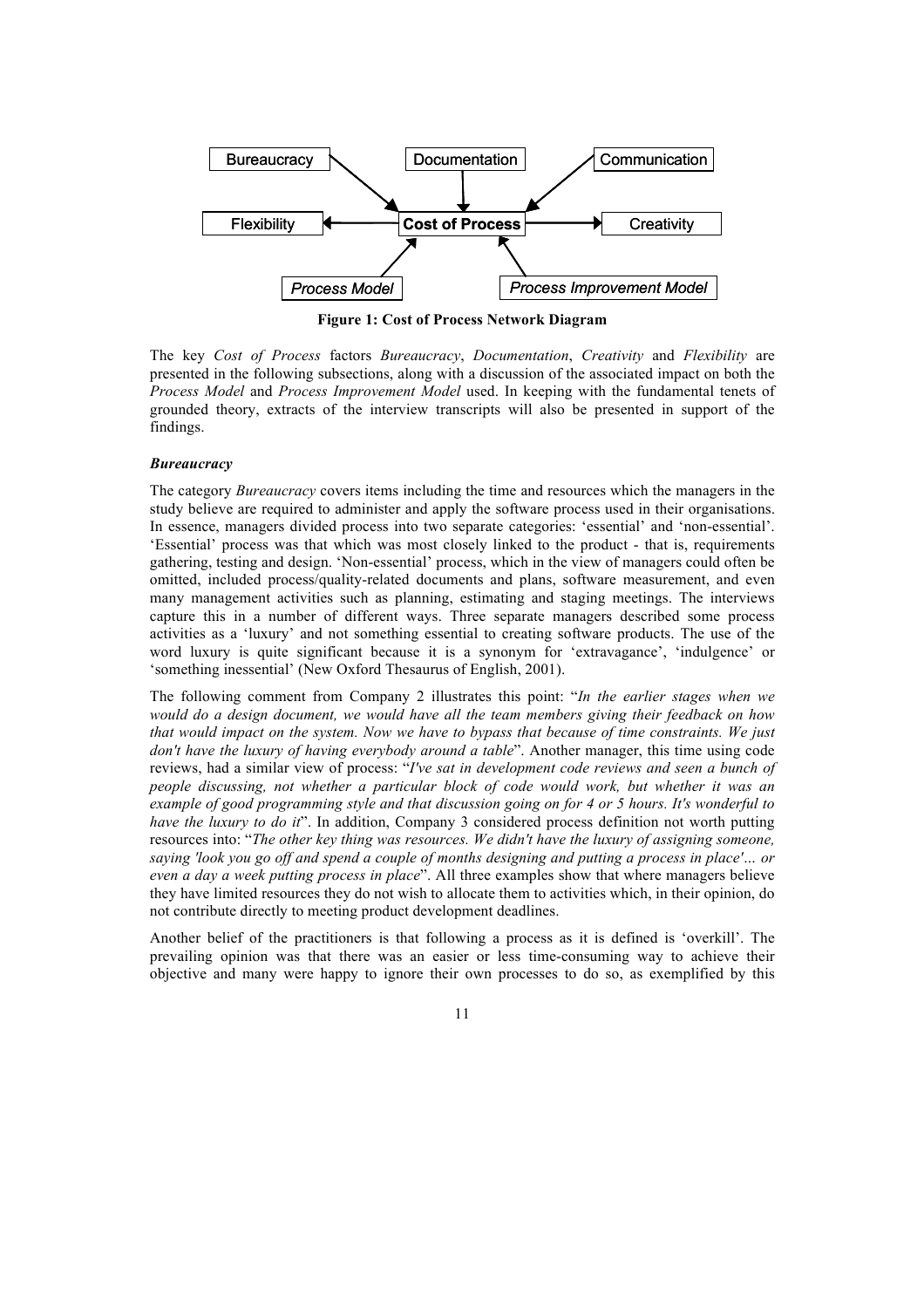interviewee: "*If you're talking about 2 or 3 week projects which are sometimes what we're dealing with, it tends to be overkill to go through a full lifecycle and we have a number of ways of getting round that*". The overkill described shows that managers are complicit in bypassing their own process and believe that by eliminating some process steps they also eliminate some of the costs.

The interview extracts above demonstrate that many of the managers, far from being process converts, believe that many process activities are not essential and require too much time and resources. One of the process activities which managers believe can often delay, or hinder, product development is *Documentation*.

#### *Documentation*

Forward and Lethbridge (2002) define software documentation as "*Any artefact whose purpose is to communicate information about the software system to which it belongs, to individuals involved in the production of that software*". The managers interviewed for this study believe *Documentation* is one of the single biggest contributors to the *Cost of Process*. *Documentation* results in a cost due to the actual time taken to record the chosen information, and also due to the opportunity cost in that, whilst staff are engaged in *Documentation*, they are not engaged in what management often see as more 'worthwhile' activities such as coding. Reduced *Documentation* was associated with situations where managers had high levels of trust in their developers and their experience as explained in this interviewee comment: "*It comes down to experience, what are the key things to do. It's not about writing reams of documentation nor having huge heavyweight process*".

Across the interviewees, process-related *Documentation* was seen as an overhead, which can delay development activity and whose merits, in many instances, can be difficult to convey to engineers, as described by this comment: "*So often, people were filling in time sheets and lists weeks after the project had finished in order that the quality process could be seen to pass its audit*". Smaller companies, especially, feared having to allocate people, either to write the *Documentation* in the first place, or to manage it on an ongoing basis. Despite this there was an acceptance that, with growth, more formality in *Documentation* would be required. This was a matter of real concern as one manager explained: "*With more people we would have to get involved in more administration, more recording and more documentation. And you could end up hiring administrators purely to document your processes and to ensure they are being followed*".

In accordance with the reticence to document, many managers linked improving the software process with the creation of additional *Documentation*. This was a commonly held view and is discussed later in this paper.

#### *Communications*

Because *Documentation* was seen by the managers as such a significant process cost, they believed that if they could reduce *Documentation* they could reduce the cost of their software process. Taking Forward and Lethbridge's (2002) definition of software *Documentation* (a way of communicating information about the software system to the individuals involved) many managers encourage verbal *Communication* as a way of sharing information and reducing the *Documentation*  load. Within the study organisations, there was often conflict between explicit knowledge, represented by *Documentation*, and *Tacit Knowledge* which is the undocumented, intuitive knowhow of the individual or team. Recognising this, the companies in the study attempted to capitalise on exploiting *Tacit Knowledge* and verbal *Communication*, and this was brought out in the practices they adopted. One company explained how they use simple *Documentation* and developer co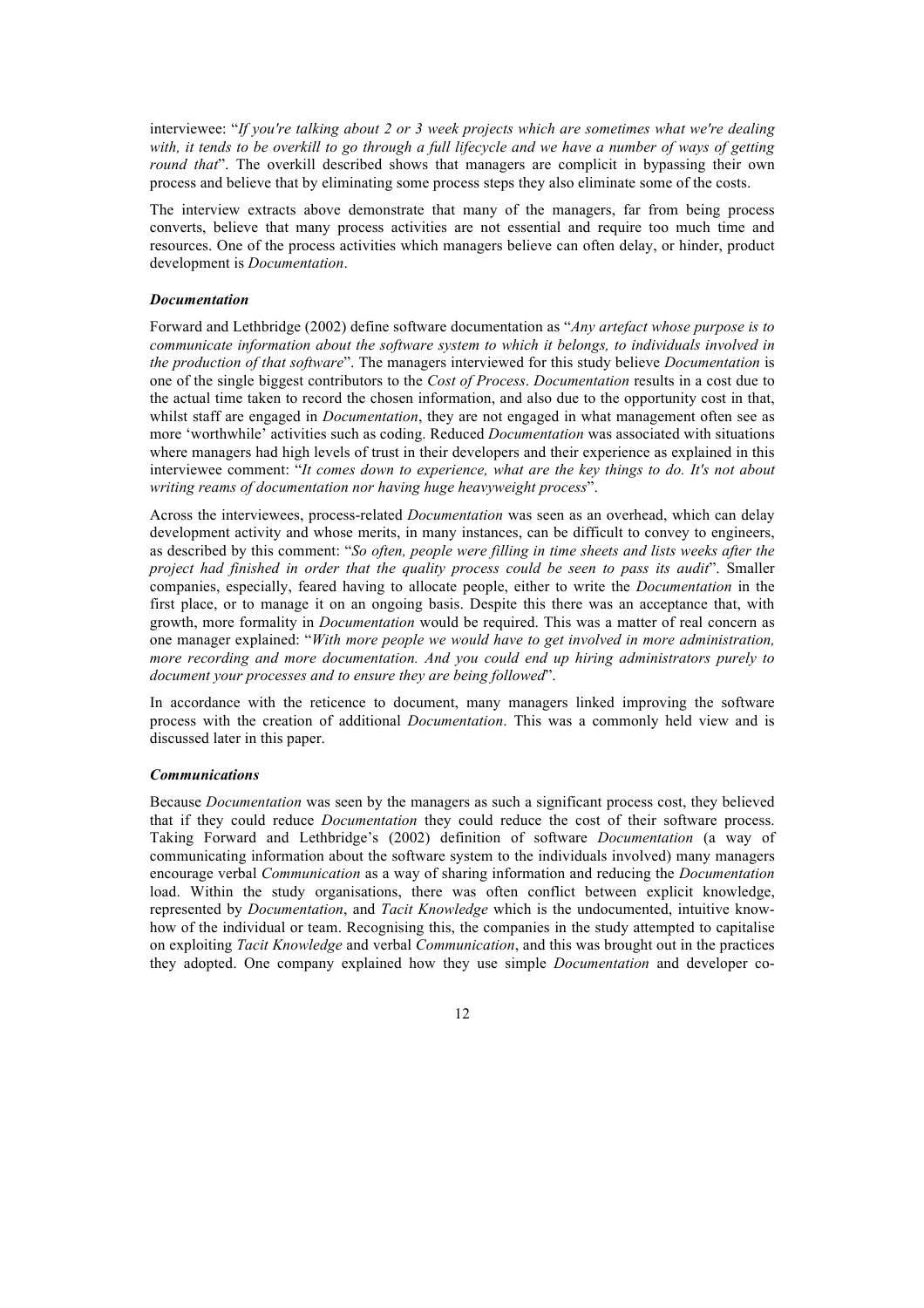location to achieve knowledge sharing: "*At that stage the product and project design was done on an A4 piece of paper and when something needed changing you could talk to the guy next to you because he knew what you were doing and you knew what he was doing*".

Informal *Communication* and knowledge sharing benefits from this form of team co-location. Colocation can be achieved merely by having the entire team share a common office area. One manager described how his team profited from this arrangement: "*In my team, we are sitting close together so I can just pull out the chair and start chatting and get interaction going. You've got people talking over and back. You just wouldn't have the same spontaneity in email*". Even where the office layout does not support this sort of easy *Communication*, it can often occur spontaneously, a factor brought out by one of the start-up companies: "*We're efficient in the way we apply whatever process we have and communication is fast and it doesn't require a big meeting, just a bunch of people talking in corridors until they get a problem solved and things move quickly*".

There is a conviction, firmly-held in the larger companies, that *Documentation* alone will not ensure that all team members have a shared understanding of a project's or business's requirements and that deficiencies here can be overcome through informal *Communication*. By contrast, there is an acceptance in many of the smaller companies, that, though *Tacit Knowledge* and informal *Communication* is the norm, *Documentation* is necessary on occasion. This is exemplified by one of the companies who was engaging offshore third-parties to do some of their development work: "*Before that the actual production component was done in house. So from a documentation point of view you weren't as tight because the person you wanted was next to you or down the corridor. So they could ask you "what exactly did you mean by that?" But now the quality of the documentation has to be spot on*".

Despite this, all of the larger companies or those with a higher level of *Documentation* still report extensive informal *Communication* in their organisation: "*Even the way we write the requirements spec, we still find ourselves in a lot of verbal discussions with people who are just trying to understand the background and the issues. And a lot of the outputs from those discussions don't get documented, they just get agreed*".

As a company grows, it often exploits *Tacit Knowledge* and informal *Communication* to reduce the *Documentation* overhead. Reliance on *Tacit Knowledge* is often implicitly acknowledged through companies enabling and encouraging their experienced staff to operate without documenting their activities, such as in this case: "*We have one senior techie who is looking after the 2 – 3 developers and has a really good focus on the architecture of the product. With three guys in a room, there is no need to do formal UML modelling, it can be done on a piece of paper*".

A support approach to *Tacit Knowledge* which companies often undertook, in an attempt to reduce *Communication* overhead, was to keep team sizes small. Small teams allow companies more potential to co-locate, enable more informal *Communication*, and obviate the need for greater *Documentation*. The experience of one company shows how they aimed to achieve this: "*If you keep a team size small and the guys are all talking about what they are doing and describing it, discussing it, changing it around, there will be less need for them to refer to a document that they are all familiar with*".

Despite this, even the companies who use *Tacit Knowledge* extensively recognise that it has its limitations and may ultimately carry its own cost. This is especially true of those companies who were using XP and who worried about the emphasis on informal *Communication* at the expense of *Documentation*. In addition to carrying a *Documentation* load, process was also perceived by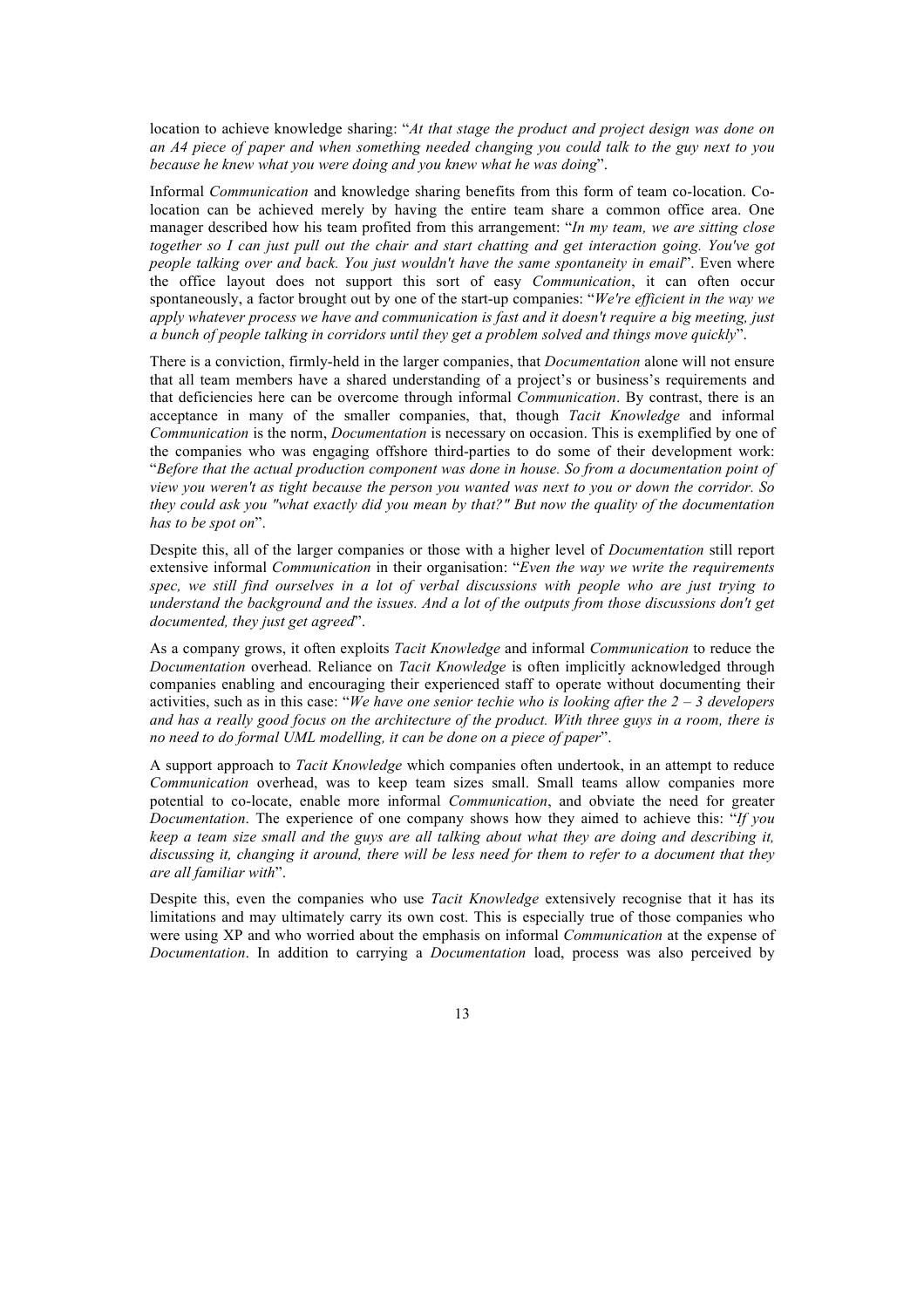managers as having a negative impact on a development team's *Creativity* and *Flexibility*, as discussed in the next section.

#### *Creativity and Flexibility*

Software companies, especially start-ups, need to be flexible, creative, dynamic and capable of delivering products quickly in order to survive. Therefore, any deployed software process must support *Flexibility* and *Creativity*. From the interview data, though it is evident that Irish software companies value *Creativity* and *Flexibility*, many believe that process can stifle these desirable attributes and should therefore be considered carefully. Some of the start-up companies see process as primarily of benefit to established companies as Company 3 describes: "*If you want to be more sure of the results, the processes will give you more likelihood of being sure, but it's probably a bit like playing it safe. I think you won't get the same level of innovation or creativity*".

One company felt that they had too much process and felt that it impacted negatively on their *Creativity* and innovation: "*I think that product development is about being inventive and creative and new ideas coming forward and being developed quickly into something mainstream. And when you don't see that happening I think that too much is being stifled*".

Product companies focus on product development and fear that increased process will detract from this focus and that the price of additional process is a decrease in *Flexibility*, as illustrated by this interviewee comment: "*When we set up we had more supervisory and managerial roles in that group than we have now and we had to scale that back which has made things a lot more flexible. I do think you have to be nimble, quick and capable of being responsive in our position. That works well and I don't want to lose it*".

Others also reduced the amount of process they used because of the impact they felt it was having on *Flexibility*: *"We started following a formal process for a while, but the guy who was driving that*  left and we abandoned it. What we have now is quite flexible and not very formal". But fears of process impacting negatively on *Creativity* and *Flexibility* are not the preserve of smaller software companies, as one company explains: *"All of our competitors are several times our size, we are the smallest in the field and our only way of dealing with those guys is to make them look old and fat".*  All of the extracts above show how innovation, *Creativity* and *Flexibility* are seen by the managers concerned as the lifeblood of their companies. Because SPI is sometimes seen as the enemy of *Creativity* and *Flexibility*, the above discussion provides evidence of why business events, which cannot be resolved using the existing process, appear to be the main drivers of process change / SPI. Many managers believe the attributes of innovation, *Creativity* and *Flexibility* carry business advantages far in excess of the proposed benefits of repeatability, consistency and quality which are associated with process and process improvement models.

#### *Process Models*

Not unlike the other aspects of process and process improvement, the choice of which model to use was also linked with its associated cost of adoption and implementation. As stated above, all of the companies interviewed were using a tailored Software Development Process, which in most cases was based on a standard industry model. The following subsections will discuss the *Cost of Process* impacts on the two most popular process models to emerge from the interviews: the RUP (Rational Unified Process) and XP.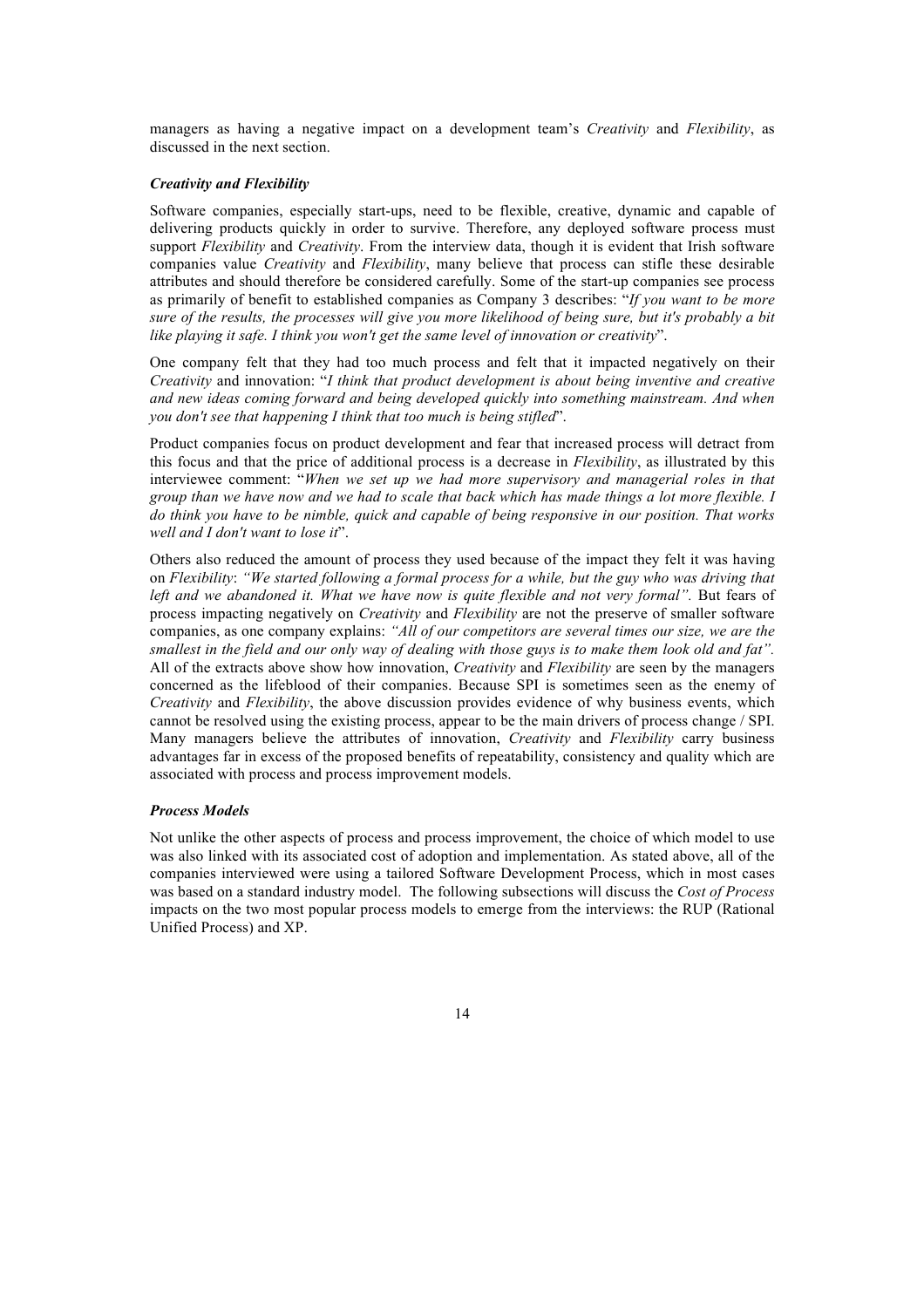# *RUP*

In some of the companies, their initial software process had been tailored from the RUP. Almost all of those who used elements of it had since dispensed with it completely, blaming *Documentation,* as exemplified by this company: "*RUP has a lot of documentation associated with it and that didn't work for the sort of lead times we were striving for*". Others blamed the complexity and 'weight' of it: "*When I started we had an approximation of the RUP. It was over-engineered, over the top process kind of stuff. RUP is unimplementably complex. Even people in the past who have been into heavily engineered process found it impractical*".

Some companies, who had at one point considered using the RUP, subsequently rejected it because of the complexity of the associated support tool called Rational Rose: "*What I would think is the challenge is to deliver a set of tools that are easy to use, and in as far as possible form part of the design cycle. UML/Rational Rose have been attempts in that direction, but are very bulky and heavy*". Others merely felt that Rational Rose was too expensive: "*At one stage we started going down the Rational route. It was going to cost us 300 grand and it was money we didn't have so we backed away from it*".

Because of the costs in terms of resources and of purchasing associated tools, many companies moved away from processes based on RUP to ones based on XP.

#### *Extreme Programming (XP)*

Whereas the RUP was seen to have merit but to be too expensive to deploy widely, XP, as a development methodology, attracted far greater support among the interview sample. Used by companies at all size levels, the tailored versions of XP deployed by the companies were seen to be very cost effective. One manager argued that XP provided the fastest time to market capability of all the models available: "*There's now no way we could deliver faster with a different process than with this. XP gives you a lot of advantages in delivering quickly even on small projects*". Widespread gains were also reported from applying short iterations and test-first development, as explained by this interviewee comment: "*I think a lot of the attributes of XP, around test-first design and iterations, and rapid feedback to developers are hugely valuable*".

In cases where XP replaced an existing process, the predecessor had a much greater *Documentation*  requirement. Therefore any successor with a reduced *Documentation* overhead had a real chance of succeeding. This clearly proved to be the case when higher levels of employee buy-in to XP were reported: "*The developers actually like doing it because it gives them a chance to get clear in their head what the task is before they start to write it, because they have started to use it even though the feature hasn't existed yet*".

The ability to reduce the 'process' elements in development was a key factor in the success of XP. Companies reported developer benefits and how easily they embraced the methodology. When introducing XP, companies believed they got good value for money from the methodology. The ability to implement the practices piecemeal and the use of iterations with regular feedback meant, particularly in the case of the smaller organisations, that for the first time they had control over development activity. It is best summed up in the following excerpt from Company 16: "*XP was very cost effective because you didn't have to implement everything. You just had to implement those things that worked for you. And it did give us visibility into the software development process which was key*".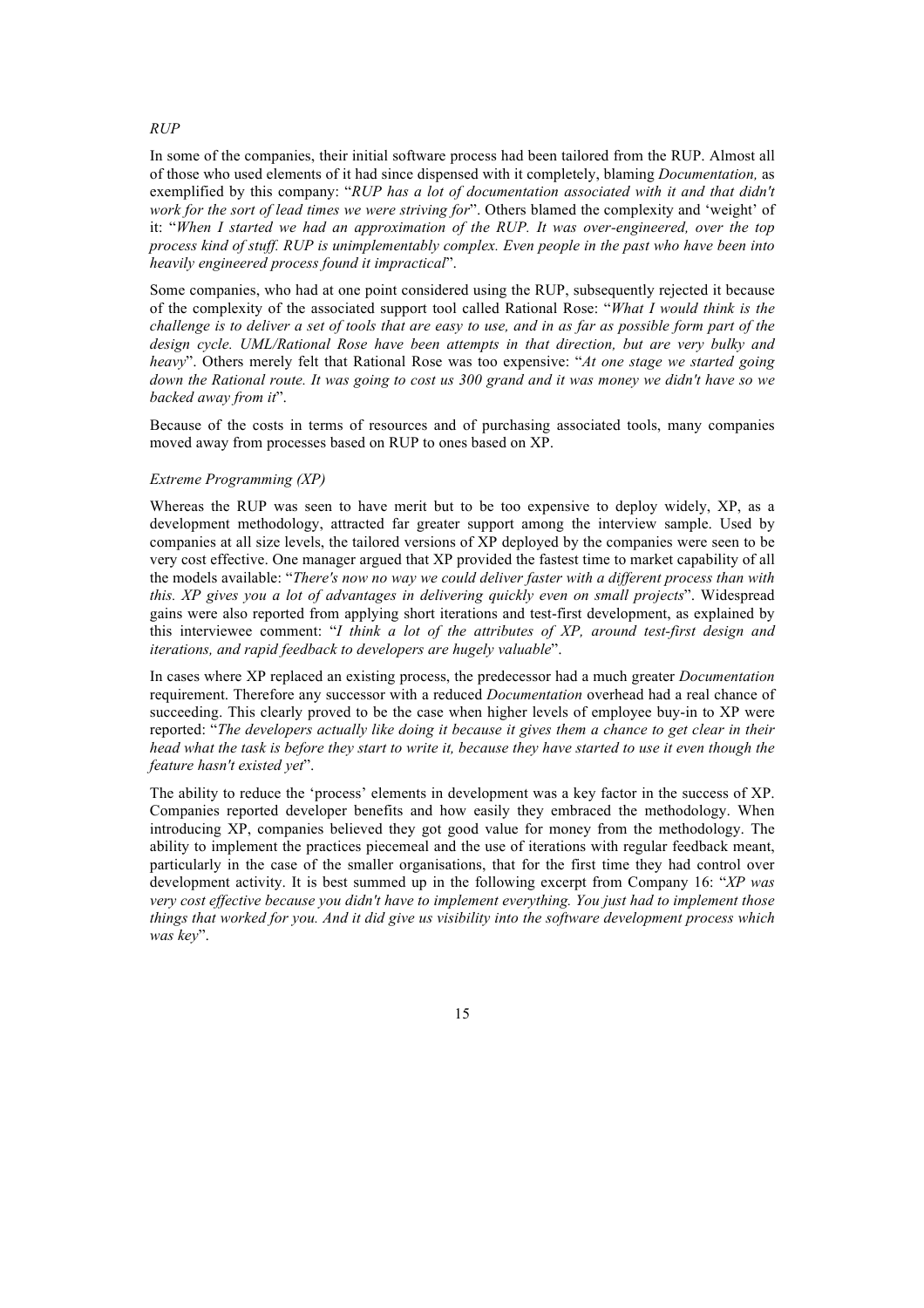Though XP had clearly provided benefit for many organisations in the study group, some had reached what might be classified as the 'post-XP' stage, where, through using it, they had identified perceived limitations with the methodology. Ironically, despite many managers' reluctance to commit resources to *Documentation* tasks, by far the most common complaint about XP related to the insufficiency of *Documentation* produced by the method: "*We tried XP and we found that the documentation trail was extremely weak or even non-existent*". Fears were also expressed that the absence of *Documentation* would make it more difficult for new team members to understand the system, thus highlighting a limitation of *Tacit Knowledge*: "*If we were hiring and bringing in a bunch of new grads, would XP work given that there is no documentation for people to look at?*"

There is an interesting mix of companies who were using XP and it ranged across all company size sectors. There is no doubt that XP has improved the companies' development capability but, despite its popularity, there were criticisms of it particularly around *Documentation*. The evidence suggests that *Documentation* and its importance is more a feature of the Expansion companies. The companies who specifically bemoaned the lack of *Documentation* support in XP (Companies 6, 11, 13, 16, 17) had reached this stage with the exception of Company 16. However, Company 16 was about to enter a regulated market with the associated emphasis on *Documentation* and *Traceability*, which required a suitably supportive process. Ultimately, the insufficiency of *Documentation* in these instances will act as an SPI 'trigger' and the companies concerned will have to take remedial action. How XP is then incorporated into a new process, if at all, will be instructive.

#### *Process Improvement Models*

A key part of this research was to examine why software product companies do not appear to be following 'best practice' SPI models. There are a number of best practice models in existence but only the CMMI (and its predecessor the CMM) which are specifically geared for software, and ISO 9000 whose origins lie in manufacturing, resonated with the companies interviewed. Of the 21 study companies, three were ISO 9000 certified and one was embarking on the ISO 9000 certification process. None of the companies were using the CMMI.

#### *CMMI*

As the most widely publicised SPI models, it was important to this study to determine the attitudes of indigenous Irish software product companies towards CMMI and ISO 9000. Awareness of CMMI among the managers was far lower than was the case with ISO 9000. Though a number of the managers interviewed had experience of CMM(I) from previous employment, none had incorporated it into their present positions. However, as with ISO 9000, it was the managers' previous experience of using CMM(I) which resulted in the greatest hostility to its introduction. An example of a greater body of opinion is the manager in Company 5 who, when asked what working with CMM was like in his previous company, responded: "*It [CMM] was dire. It just got in people's way. It was almost designed to get in people's way. It wasn't designed to enhance the development process. It wasn't for me*".

Support for the opinions of the manager of Company 5 came from Company 10's software development manager who previously worked in a large multinational which used CMM: "*CMM is neither efficient nor would return huge benefits. Somebody with experience could go in and have much more effect in a lightweight way if they understood what they were doing*". Company 11 rejected CMM because of the belief it would hinder the company's ability to deliver quickly: "*If you look at CMM, it was delivered for the likes of NASA. We might sell a piece of software that needs to be delivered in 3 months. So, the overhead of instigating a very rigorous CMM-style process is*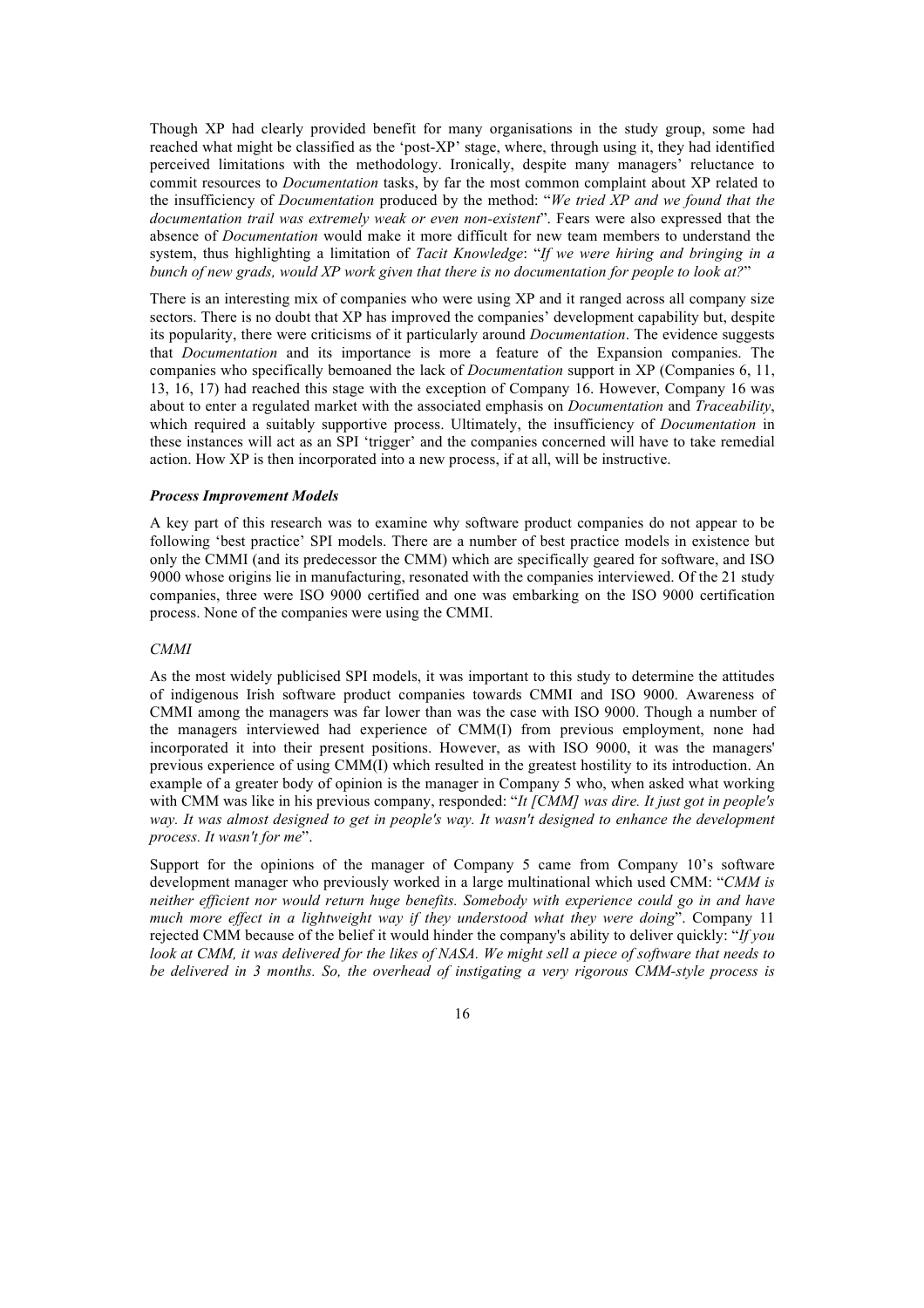*outweighed by the time it takes to deliver it*". The opinions of one manager, who had investigated CMMI and chosen not to introduce it, represents all companies who reached the same conclusion: "*We felt CMMI was overkill for the level of development that we were doing and so it wasn't really pursued*".

The belief that CMMI contains excessive levels of detail and requires high levels of administration was expressed by a number of the participants. Notwithstanding the fact that they criticised ISO 9000 for not being suitable for software, CMMI did not generate increased support even though it is software specific. The criticisms levelled against it include that it is 'excessive', 'over the top', 'heavyweight', 'onerous', 'bureaucratic' and 'too detailed'. Managers were then asked under what circumstances they might use it, with the manager from Company 9 comment being representative: "*It will depend on the companies with whom we will engage. Maybe where we get to the stage where we are dealing with government or defence and they are looking for certification, then we will go for it. That's because there is a business decision to tackle those customers and therefore the process has to evolve to get certified. You wouldn't do it the other way round. That would be crazy*".

### *ISO 9000*

Where a manager has previously used a process or process model which they felt had a beneficial impact on development, that process was generally imported into their new environment. By contrast, where managers had prior experience of a model they felt did not work they rejected its use within their new companies. This was most significantly felt in the case of ISO 9000. In some cases, best exemplified by Company 8, opposition to the introduction of ISO 9000 centred on its perceived emphasis on procedure rather than product quality: "*I worked in companies who were so hung up on ISO 9000. And it just didn't work. They made crap products but by God they had ISO in*".

ISO 9000 was seen to be closely associated with *Bureaucracy* because the participants variously described ISO 9000 as 'way over the top', carrying 'a lot of baggage', being 'heavyweight', and having significant 'overhead'. This was mainly because managers believed ISO 9000 has an overemphasis on *Documentation*, which was best summarised by Company 5: "*But in one way ISO doesn't focus on the important bits at all, it's still a very paper driven thing. You can get away with having an ISO system that doesn't actually do any source code control at all and still get your ISO certification*". Small software companies and start-ups were especially wary of ISO and the amount of *Documentation* required by the standard. Company 16, who was preparing to enter a regulated market, attempted unsuccessfully to introduce ISO on start-up: "*We started off with trying to follow a kind of ISO model, and that was just crushing us in paperwork and we abandoned it because we have a small number of engineers and we needed to be producing output*".

From the earlier interview extracts, and further analysis of the study data, there is a strong link between the reason for ISO 9000 rejection and the *Cost of Process* arguments, because companies were reluctant to engage in SPI due to its association with increased *Documentation*. It is not surprising that they would be hostile to ISO 9000 if they perceive it as having a similar *Documentation* requirement.

The three companies in the study which had ISO 9000 certification pursued it primarily for business reasons. Of the remaining 18 companies, only one company was actively considering it, and this was because they were entering a regulated sector. For Company 1, the introduction of ISO 9000 was undertaken to gain a contract from a telecommunications multi-national, whilst Company 6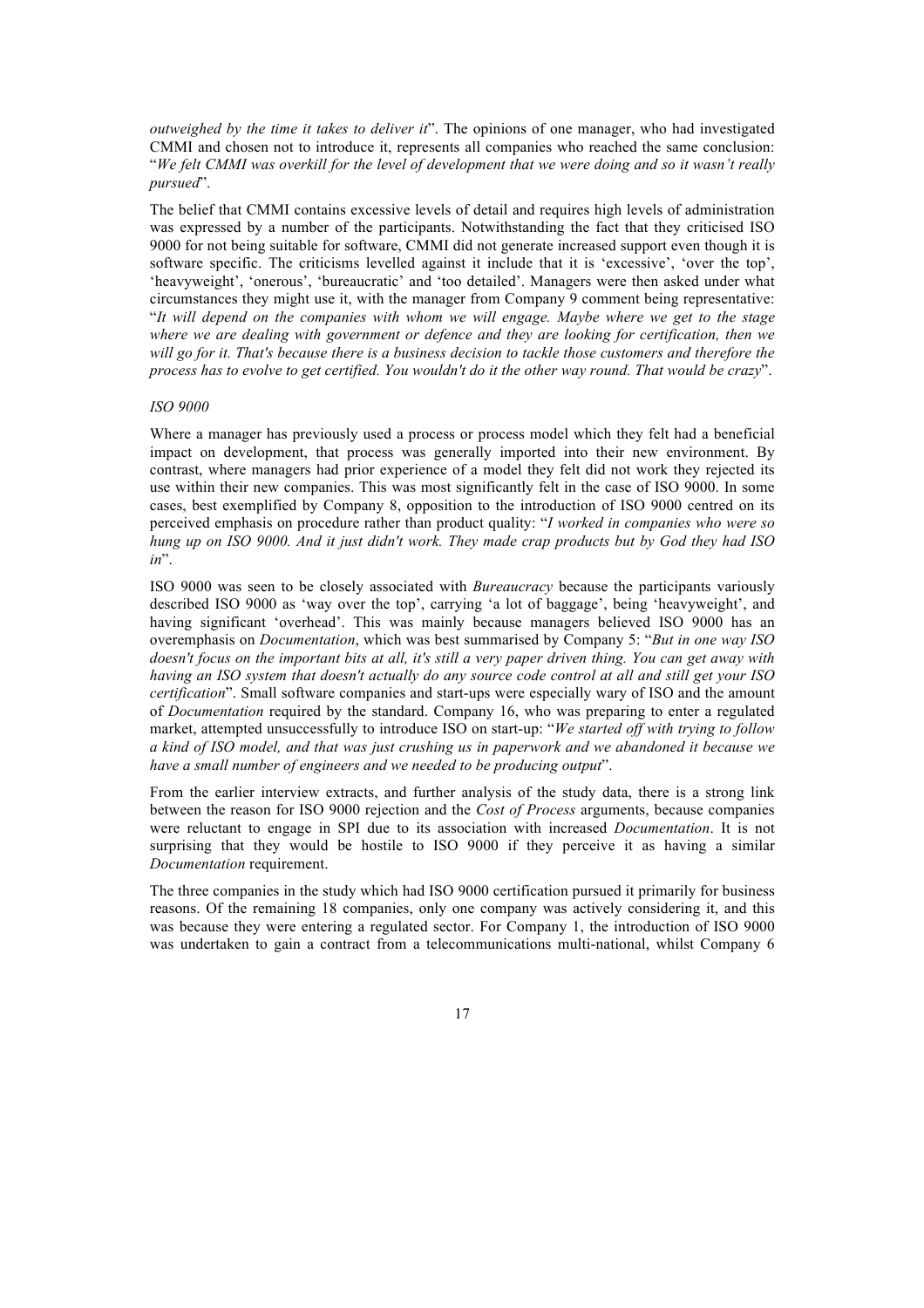(which was in the pharmaceutical sector) was facing market barriers (FDA approval) and needed ISO 9000 certification to remove these barriers.

Company 14 was the only other company in the study to have ISO 9000 certification and cited 'market advantage' as the reason they pursued it: "*It was felt by upper management that it would be very advantageous if we had it up front. It gives you more weight that you are serious about what you are doing. It gives you a good name and good reputation*".

The fact that ISO 9000 certification was being sought for business reasons rather than process improvement reasons lends credence to our view that process change is reactive (to business events) and not proactive (for quality / process improvement). From the interviews, and detailed analysis of the managers' views, there was no evidence that in these companies certification was pursued in order to achieve improved quality or development capability. Company 12's Chief Technology Officer, who best represents the views of a number of the study managers, describes it in the following way: "*If somebody said tomorrow, you won't sell into the financial services sector unless you are CMMI or ISO 9000 compliant or whatever, we would very quickly get certification. It's commercial reality that if someday you are forced to do something, you will do it quickly*".

Within the interviews, there were quotes from 15 of the 21 companies which were critical of ISO 9000 from a *Documentation*, *Bureaucracy* and administrative perspective. This leads to a situation where more than three quarters of the companies in this study firmly opposed the adoption of ISO 9000 in their software development.

### **DISCUSSION**

The research question addressed in the study "Why are software companies not using 'best practice' SPI models?" produced the study's core concept *Cost of Process*. Implementing and maintaining any SPI initiative incurs significant cost, and the financial and time implications of introducing some of the commercial SPI and quality models were presented above. Significantly, the resources required to implement SPI are proportionately much greater in smaller companies, and those smaller companies intent on, firstly, survival and then stability, have many competing and higher priorities than SPI. As all of the study companies, at time of interview, fell into the European Union defined SME category, it is therefore perhaps not surprising that they would have greater hostility to SPI models which required them to divert resources from what they perceived as more deserving activities. For many of the interviewees, SPI creates an additional burden to their development efforts which results in increased *Documentation* and *Bureaucracy*. To reduce their process overhead, companies substituted verbal *Communication* for *Documentation*. Development teams were co-located to ensure ease of verbal exchange and to reduce the need for *Documentation*. Even larger companies attempted to reduce *Documentation* cost by decomposing teams into smaller, more manageable, units. A benefit of doing this was an increase in *Tacit Knowledge* exchange, whereby the knowledge present in each team member was more easily shared. SPI was also resisted by the smaller companies who believed it would negatively impact their *Creativity* and *Flexibility*.

From the commercial SPI perspective, the study was dominated by two particular models (CMM/CMMI and ISO 9000) and the development methodology XP. Respondents did not differentiate between processes and methodologies. As a result, XP, albeit tailored to various degrees, was by far the most popular commercial 'process' model used by the organisations across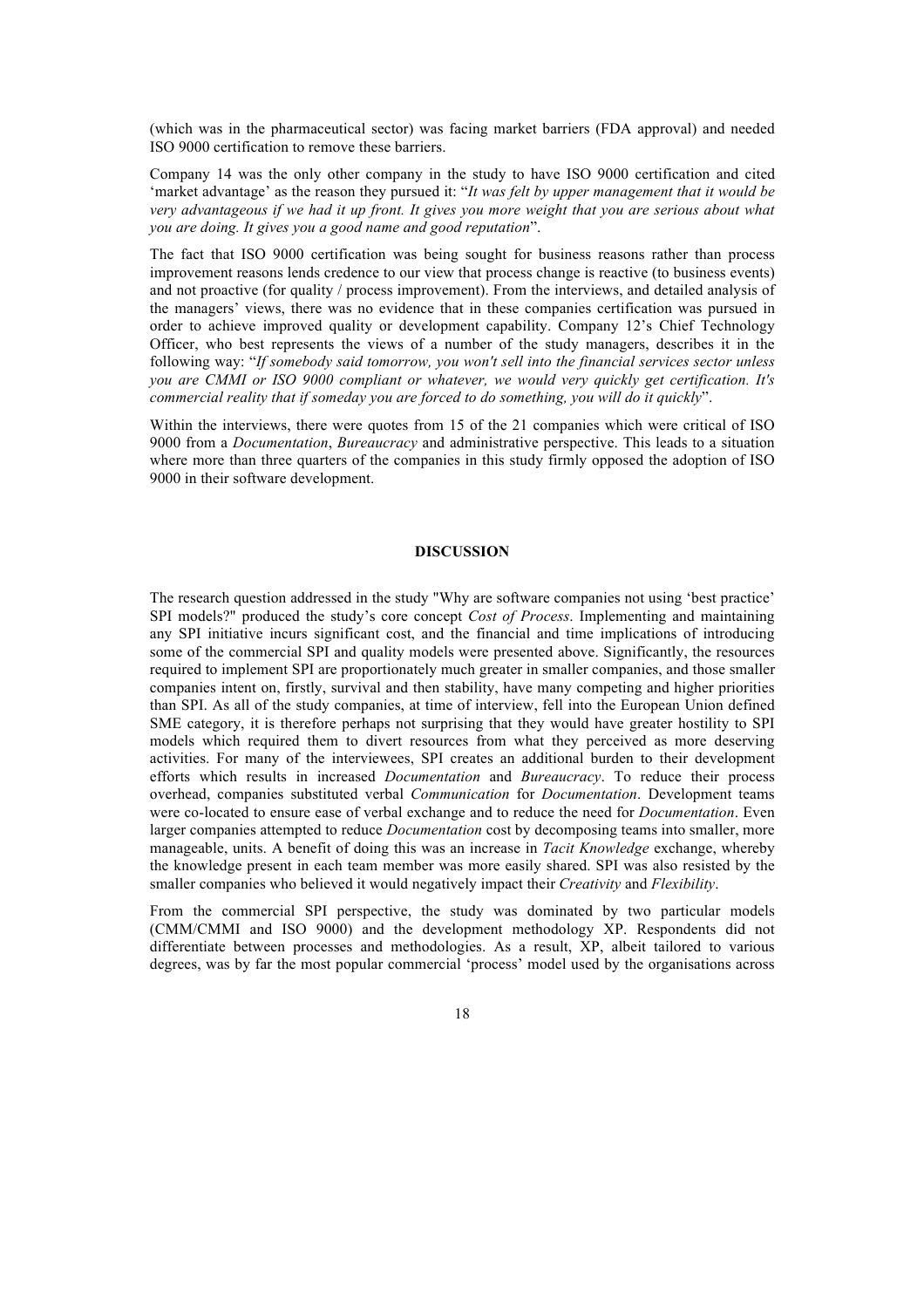all of the Start-up, Build and Expansion size sectors. XP was perceived to have the least associated *Cost of Process* and its low level of *Documentation* and *Bureaucracy* was deemed to be attractive. None of the study companies were using CMM or CMMI but several of the managers had experience of CMM prior to joining their current employers. All of those who had used CMM previously were against introducing it to their new organisations arguing that, whilst it may have a role in a very large multinational, it had no role in a small software product company. ISO 9000 also received major criticism from the majority of the study companies, with many managers in these companies having used it previously. However, three companies in the study were ISO 9000 certified. All of those sought certification for business reasons. Overall, respondents felt that the resources required to implement the commercial models far exceeded the benefits which may accrue. In some cases, however, managers saw no benefit at all to the commercial models and believed they would hamper business prospects.

#### *Research Contribution*

This research provides a grounded understanding of the practice of software process and software process improvement and describes the reasoning behind why software companies largely ignore commercial best practice software process and process improvement models. This study moves beyond much of the mainstream literature in two ways. Firstly, by employing an inductive approach it challenges the current mores and truisms in software development theory which have typically been derived using deductive methods to prove 'accepted wisdom'. By contrast this research has given voice to practitioners to enable 'practice to inform theory' and, more importantly, to provide a challenge to 'accepted wisdom'. Secondly, it has deployed a qualitative method more associated with the social sciences in a primarily scientific field. The use of grounded theory in this way has culminated in empirically-valid theory and has the capacity to provide encouragement to other researchers to bring alternative methods to bear on aspects of software development. In a challenge to the mainstream SPI literature, this work moves beyond the 'single case study' success story which is the dominant model in software process publications. The majority of these studies concern large multi-national corporations and their lessons have extremely limited resonance in a small software product company. Software SMEs can identify with what is being stated in this study and with the described prevailing conditions of limited resources, personnel and time. There is now additional clarity and understanding of the issues facing software process and process improvement in small software product companies, and in particular the indigenous Irish software sector.

### *Implications for Small Business*

The findings of this research contains useful lessons for software entrepreneurs who need to make decisions about process and process change within their organisations as they grow. The study has uncovered evidence that many companies are benefiting from informal *Communication*, particularly verbal *Communication*, and *Tacit Knowledge* at the expense of detailed *Documentation*. Any organisation which follows this route needs to be aware of the advantages and disadvantages associated with this approach. Companies which have gained from sharing *Tacit Knowledge* have generally had a workspace and supporting environment conducive to informal information exchange between employees. These workspaces were generally open-plan, with the relevant project team members co-located. Other provisions such as central whiteboards, informal meeting spaces, local seating/refreshment areas, and even common and games rooms facilitated information flow. Organisations which have a more rigid office and workspace infrastructure will have to consider measures to overcome this if they are to implement a policy supporting informal *Communication*. Notwithstanding this, the study also showed how company expansion brings with it a requirement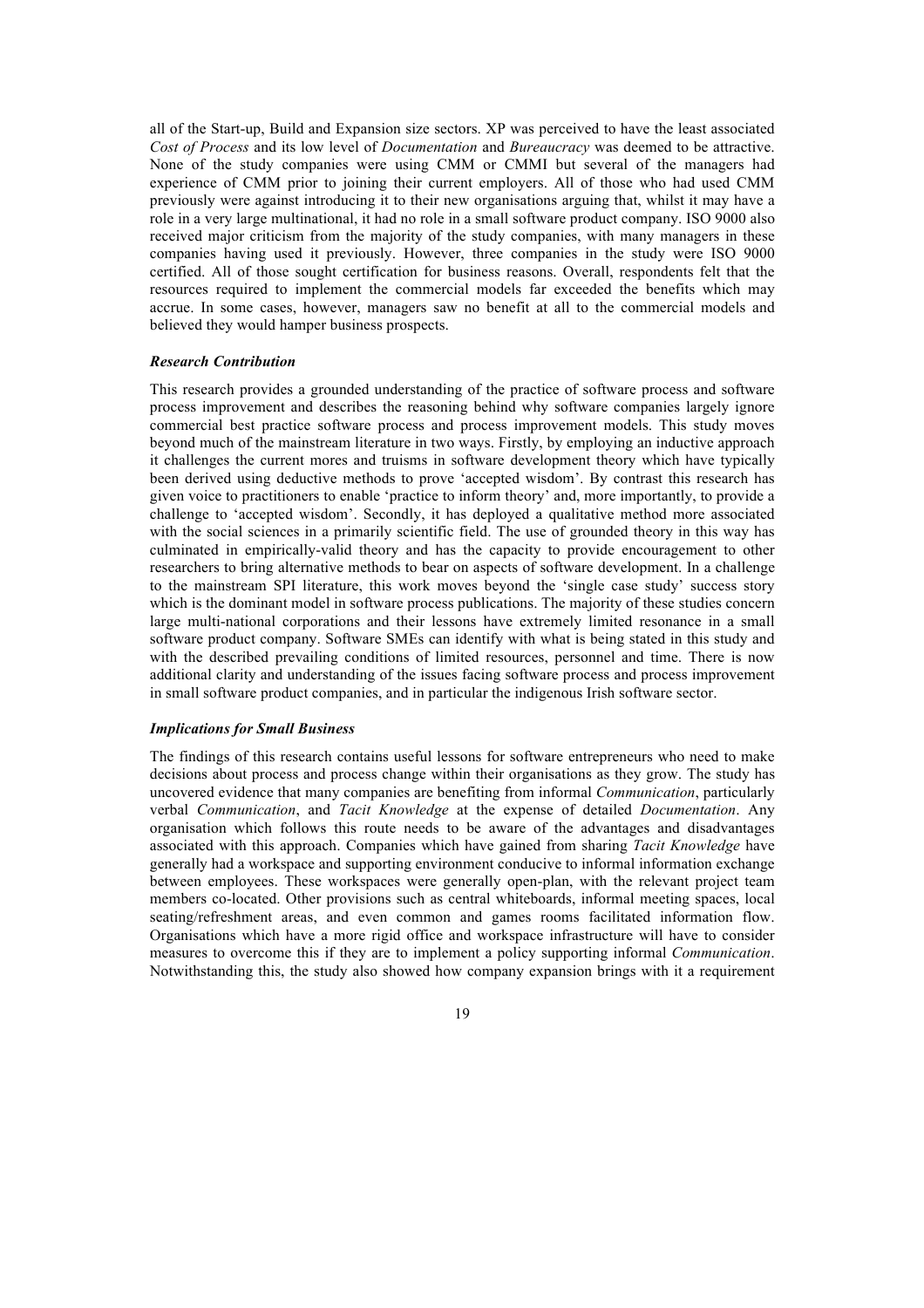for greater explicit knowledge, particularly in the form of *Documentation*. Companies need to be aware of the necessity for increased formality as they expand.

### *Implications for Researchers*

Small software companies, in the first instance, focus exclusively on survival. This, in part, explains the success of agile methodologies whose 'light', non-bureaucratic techniques support companies in survival mode attempting to establish good, fundamental software development practices. Though CMMI is firmly anchored in the belief that better processes mean better products, many small Irish software product companies are merely concerned about getting a product released to the market as quickly as possible. Development models, such as those within the agile family, rather than CMMI or ISO 9000, are perceived as supporting this objective. This clearly poses questions for CMMI and ISO 9000 researchers. Despite the fact that researchers may classify methodologies as only one element within a software process, practitioners, as shown in this study, clearly do not make such distinctions between methods and process. SPI researchers must reflect on the fact that, as this study shows, small companies are significantly more interested in methods than process and that methods such as XP are far more attractive to practitioners in these situations rather than processes such as CMMI or ISO 9000. Clearly, practitioners can be educated and trained to understand the differences between methods and process and to appreciate the necessity to go beyond mere methodological adoption in pursuit of SPI. However, if SPI models are to be more widely deployed by early stage companies, existing models may have to be broadened to take account of the necessity for these companies to meet their development targets and 'walk before they can run'.

The question of how CMMI can produce positive results in small settings has been explored by a number of researchers, however the argument put forward in our paper is that small software companies grudgingly commit resources to SPI only when absolutely necessary, and even then operate off a minimum process. As a result, it will be difficult for 'one-size fits all' models such as CMMI are always going to penetrate small software organisations. Such contextual realities must be considered by SPI researchers.

The wider implications of this study are that, although significant research time has been spent on endeavouring to prove that CMMI can work in small settings, perhaps too little time has been spent investigating why software SMEs are not prepared to adopt or even experiment with these models. Thus, examining the reasons for the rejection of CMMI by small software companies is something which could be usefully addressed in future studies.

The findings from this research indicate that human and social factors have a major role to play in SPI. However, this is an angle which has largely been ignored in SPI studies within Software Engineering. This is not true of the Information Systems discipline. Studies within IS do attempt to take the human and social dimension into account when examining methodological and process issues. However there is evidence of some recognition of this fact in the Software Engineering community in recent times.

### *Limitations*

Grounded theory has some definite limitations (Norman, 2007). As with all qualitative methods using semi-structured interviews, grounded theory investigations centre on respondents' opinions. The findings and the resultant theory depend on the data gathered in the field directly from participant interviews. However, opinions are the respondents' views or perceptions regarding what is taking place, which of course may be at odds with reality. However, it is not the role of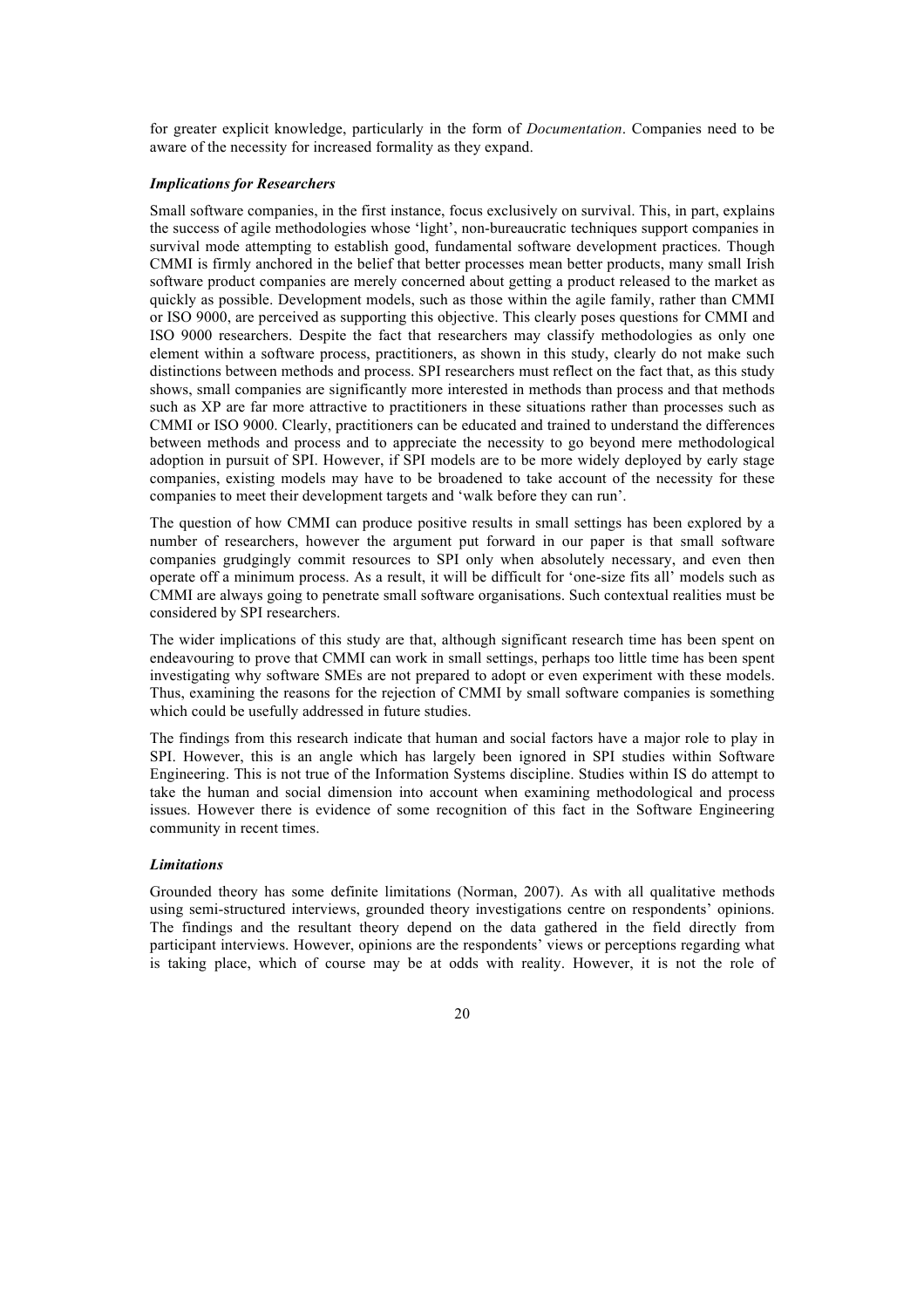researchers to second-guess their interviewees. As such, researchers must accept the veracity of what respondents say during the study interviews (Hansen & Kautz, 2005).

Notwithstanding the issues surrounding semi-structured interviews, the opinions of the participants are vital. In this research, even though the reality of the situation could be potentially different to that described, it is the managers' perception of what is happening, and it is on this perception which they base their decisions. It is these actions and interactions, arising from the participants' opinions, beliefs, and perceptions, which are essential to a grounded theory study (Strauss  $\&$ Corbin, 1998).

Another potential limitation of the research is the fact that interviews were only sought and conducted with senior managers. Whilst extensive efforts were made to ensure proper diversity in the field data and to ensure that reports were gathered from different sized companies in different sectors, the interview pool consisted solely of a very senior person in each organisation. A study purely from the engineers' perspective might have generated a different outcome, but it would lack the crucial 'big picture' view which senior managers can provide. Similarly, it is generally the senior managers who have decision-making responsibility for the process model adopted. A study focusing exclusively on engineers may be deficient in depth and breadth of organisational approaches.

### **CONCLUSION**

Though it is not new to claim that SPI has an associated cost, many companies are deterred from investigating SPI models because of a perceived cost. Managers' perceptions are that SPI means increased *Documentation* and *Bureaucracy*. Such a perception is widespread and is seen as a 'feature' of CMMI. Whether or not this is true is a moot point. The fact that managers associate CMMI with increased overhead means that most small companies do not see the model as being a viable solution or even worthy of investigation.

Supporters of CMMI claim that use of the models can lead to greater predictability and repeatability. Paradoxically, this works against CMMI from the perception of small, early-stage software firms. Many small software companies, some of whom may only have a single product in their marketing suite, would argue that each project and situation is new to them and that *Creativity* and *Flexibility* are far higher on their list of desired capabilities than predictability and repeatability. The companies in this study see agile methodologies as supporting *Creativity* and *Flexibility*, which is why XP has achieved substantially higher usage in indigenous Irish software companies than **CMMI** 

Given the volume of material in the literature about the ISO/IEC 15504 ('SPICE') software process assessment standard, it is perhaps surprising that none of the study respondents mentioned it. Despite its relatively long existence, ISO/IEC 15504 has failed to pierce the consciousness of Irish software product managers and was not listed as a process option by them, despite the fact that it is an ISO standard designed specifically for SPI. The literature available on ISO/IEC 15504 suggests that it can be scaled for use by small and very small companies much more easily than CMMI. However, the complete absence of knowledge about the standard should give cause for concern amongst its founders and advocates.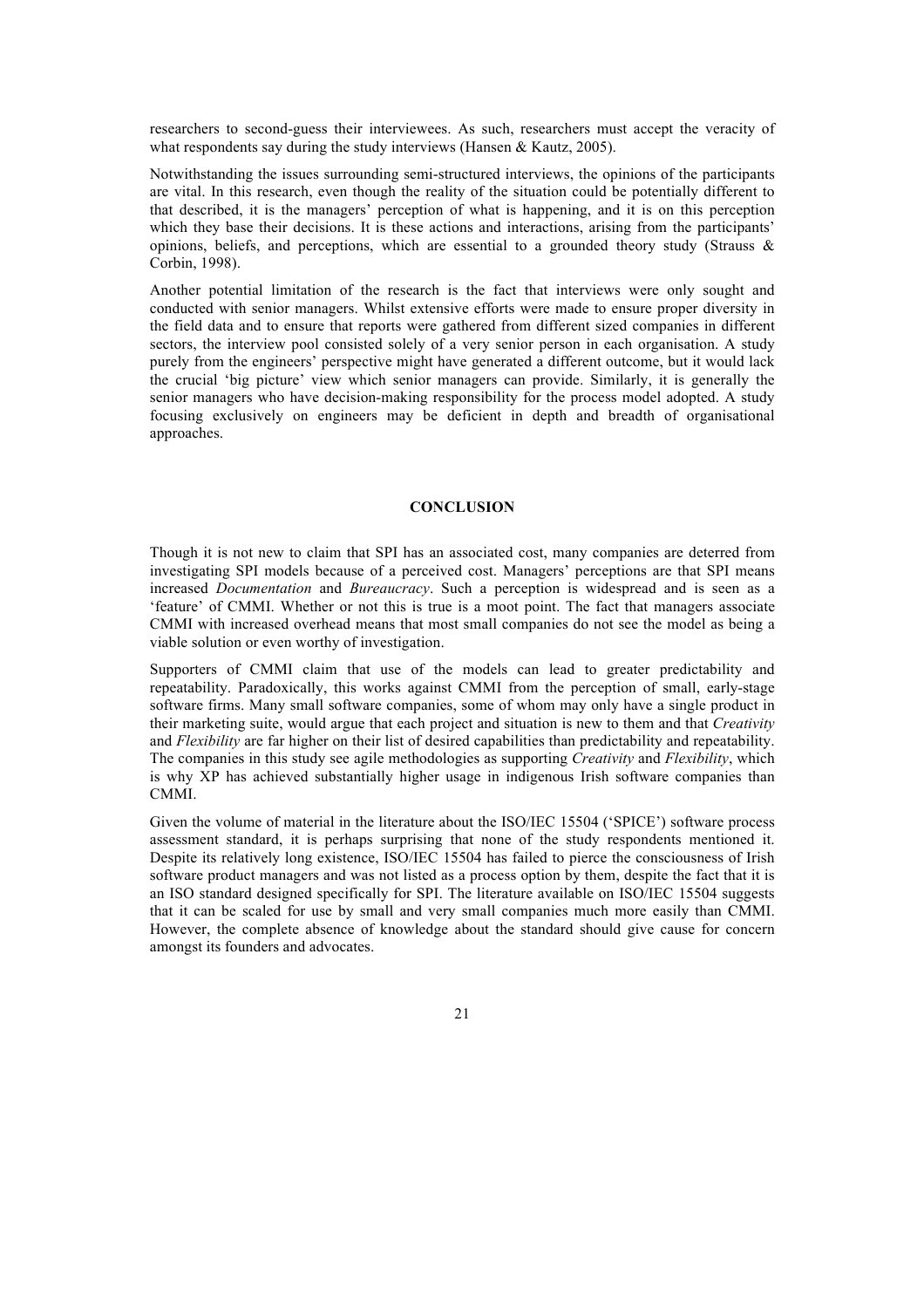This research was concerned with how software process was practiced in indigenous Irish software product companies. There are many opportunities for future research arising from this paper. A study which concentrates on the practices used by indigenous software product companies in other countries in Europe and beyond would provide further validity for this research and determine if the findings can be replicated elsewhere. In addition, much software is developed outside the software product company domain because there is a wide spectrum of organisations whose business ranges from bespoke software solutions to the in-house software departments of non-software companies. These developers also use software processes and a study of how these are formed, evolve and improved in this non-software product company environment could be compared with this work. Another research focus could involve capturing the opinions and experiences of the software engineers themselves, not just the owner-managers of software firms. This would add to the data.

Many of the companies indirectly acknowledged that at certain points in their development they needed to increase *Documentation* levels and to have some form of written history of their products and their development. Again, it would be beneficial for the research and practitioner communities to identify the factors which give rise to the requirement for increased *Documentation* and to determine at what points in a software company growth cycle this takes precedence. This could be incorporated into a study on *Communication* issues, which determine where the limits of verbal *Communication* lay, and would also include *Tacit Knowledge*, co-location and office layout factors in its investigation scope.

#### **REFERENCES**

Ahern, D.M., Clouse, A. & Turner, R. (2004) CMMI Distilled: A Practical Introduction to Integrated Process Improvement, 2nd edition, Addison Wesley, Boston, Massachusetts.

Baskerville, R. & Pries-Heje, J. (1999) "Grounded Action Research: A Method for Understanding IT in Practice", Accounting, Management and Information Technologies, Vol 9 No 1, pp 1-23.

Beck, K. (2000) Extreme Programming Explained: Embrace Change, Addison Wesley, Boston, Massachusetts.

Bertelsen, O.W. (1997) "Towards a Unified Field of SE Research and Practice", IEEE Software, November/December, pp 87-88.

Buchman, C. (1996) "Software Process Improvement at AlliedSignal Aerospace", 29th Annual Hawaiian International Conference on System Sciences, Vol 1, 3-6 January, Hawaii, pp 673-680.

Carvalho, L., Scott, L. & Jeffery, R. (2005) "An Exploratory Study into the Use of Qualitative Research Methods in Descriptive Process Modelling", Information and Software Technology, Vol 47 No 2, pp 113-127.

Carver, J. & Basili, V. (2003) "Identifying Implicit Process Variables to Support Future Empirical Work", Journal of the Brazilian Computer Society, October-December, pp 1-10.

Coleman, G. & O'Connor, R. (2007) "Using grounded theory to understand software process improvement: A study of Irish software product companies", Journal of Information and Software Technology, Vol 49 No 6, pp 654-667.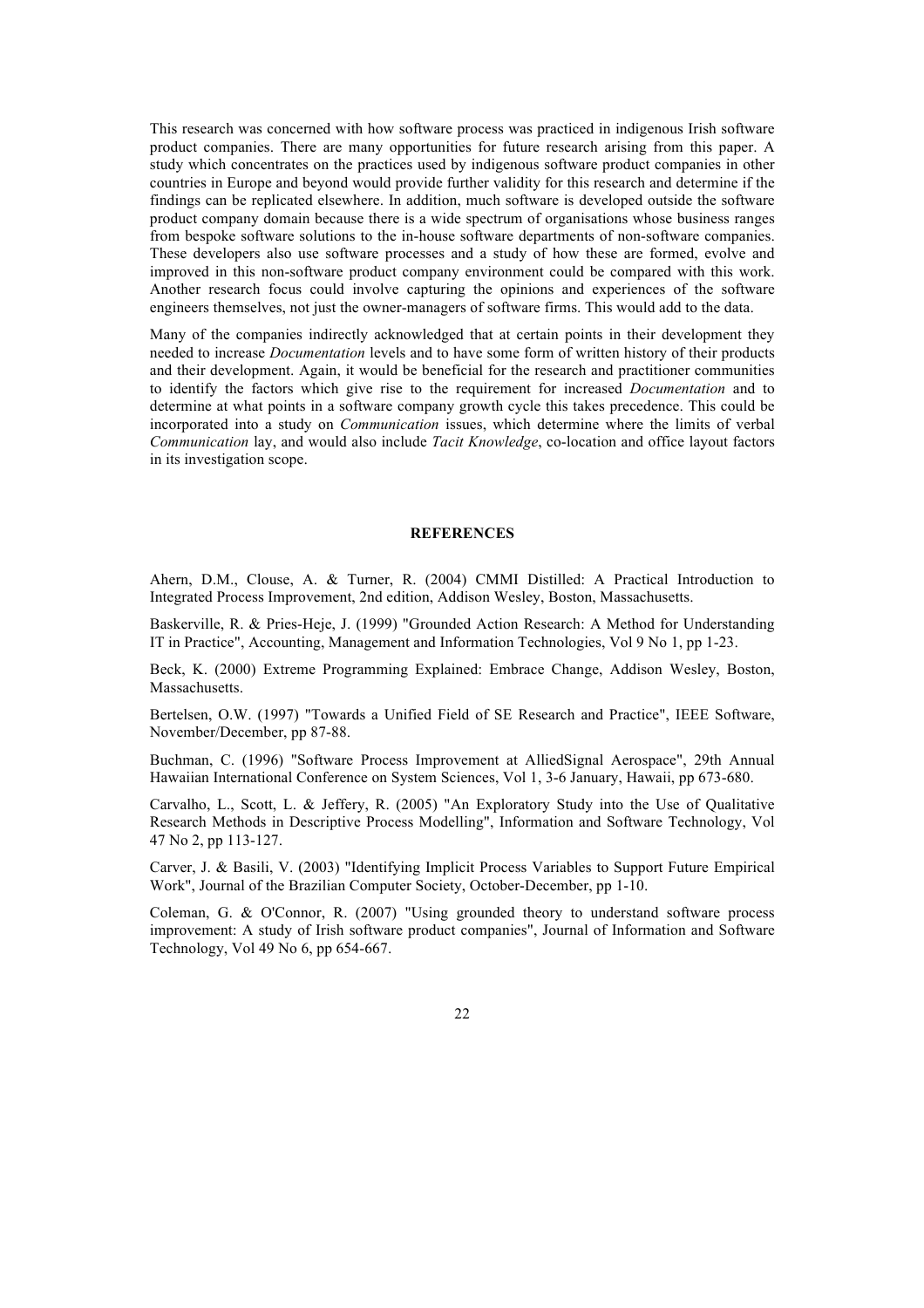Crowder, K. (2007) "Systems Engineering for Very Small Enterprises, Insight", INCOSE, Vol 10 No 2, pp 28.

Crone, M. (2002) A Profile of the Irish Software Industry, Unpublished report, Northern Ireland Economic Research Centre, Ireland.

Crosby, P.B. (1979) Quality is Free: The Art of Making Quality Certain, McGraw-Hill, New York.

Daskalantonakis, M.K. (1994) "Achieving Higher SEI Levels", IEEE Software, July, pp 17-24.

Dion, R. (1993) "Process Improvement and the Corporate Balance Sheet", IEEE Software, July, pp 28-35.

European Commission (2005) "The New SME Definition: User Guide and Model Declaration". http://europa.eu.int/comm/enterprise/enterprise\_policy/sme\_definition/sme\_user\_guide.pdf accessed March 2008

Fitzgerald, B. (1998) "An Empirical Investigation into the Adoption of Systems Development Methodologies", Information & Management, Vol 34 No 6, pp 317-328.

Forward, A. & Lethbridge, T.C. (2002) "The Relevance of Software Documentation, Tools and Technologies", 2002 ACM Symposium on Document Engineering, 8-9 November, McLean, Virginia, pp 26-33.

Glaser, B. & Strauss, A. (1967) The Discovery of Grounded Theory: Strategies for Qualitative Research, Aldine, Chicago.

Goede, R. & De Villiers, C. (2003) "The Applicability of Grounded Theory as Research Methodology in Studies on the use of Methodologies in IS Practices", 2003 Annual Research Conference of the South African Institute of Computer Scientists and Information Technologists on Enablement Through Technology, 17-19 September, Pretoria, South Africa, pp 208-217.

Goulding, C. (2002) Grounded Theory: A Practical Guide for Management, Business and Market Researchers, Sage Publications, London.

Hansen, B. & Kautz, K. (2005) "Grounded Theory Applied – Studying Information Systems Development Methodologies in Practice", 38th Annual Hawaiian International Conference on Systems Sciences, 3-6 January, Hawaii, pp1-10.

Herbsleb, J., Zubrow, D., Goldenson, D., Hayes, W. & Paulk, M. (1997) "Software Quality and the Capability Maturity Model", Communications of the ACM, Vol 40 No 6, pp 30-40.

HotOrigin (2004) Ireland's Software Cluster: Preparing for Consolidation, Unpublished report, HotOrigin Ltd., Dublin, Ireland.

Humphrey, W.S. (1995) A Discipline for Software Engineering, Addison Wesley, Boston, Massachusetts.

IDA Ireland (2003) IDA Annual Report 2003, Annual Report, IDA Ireland, Dublin, Ireland.

International Organisation for Standardisation (1992) Quality Management and Quality Assurance Standards, Part 3: Guidelines for the Application of ISO 9001 to the Development, Supply and Maintenance of Software, International Organisation for Standardisation, Geneva, Switzerland.

Juran, J.M. (1988) Juran on Planning for Quality, The Free Press, New York.